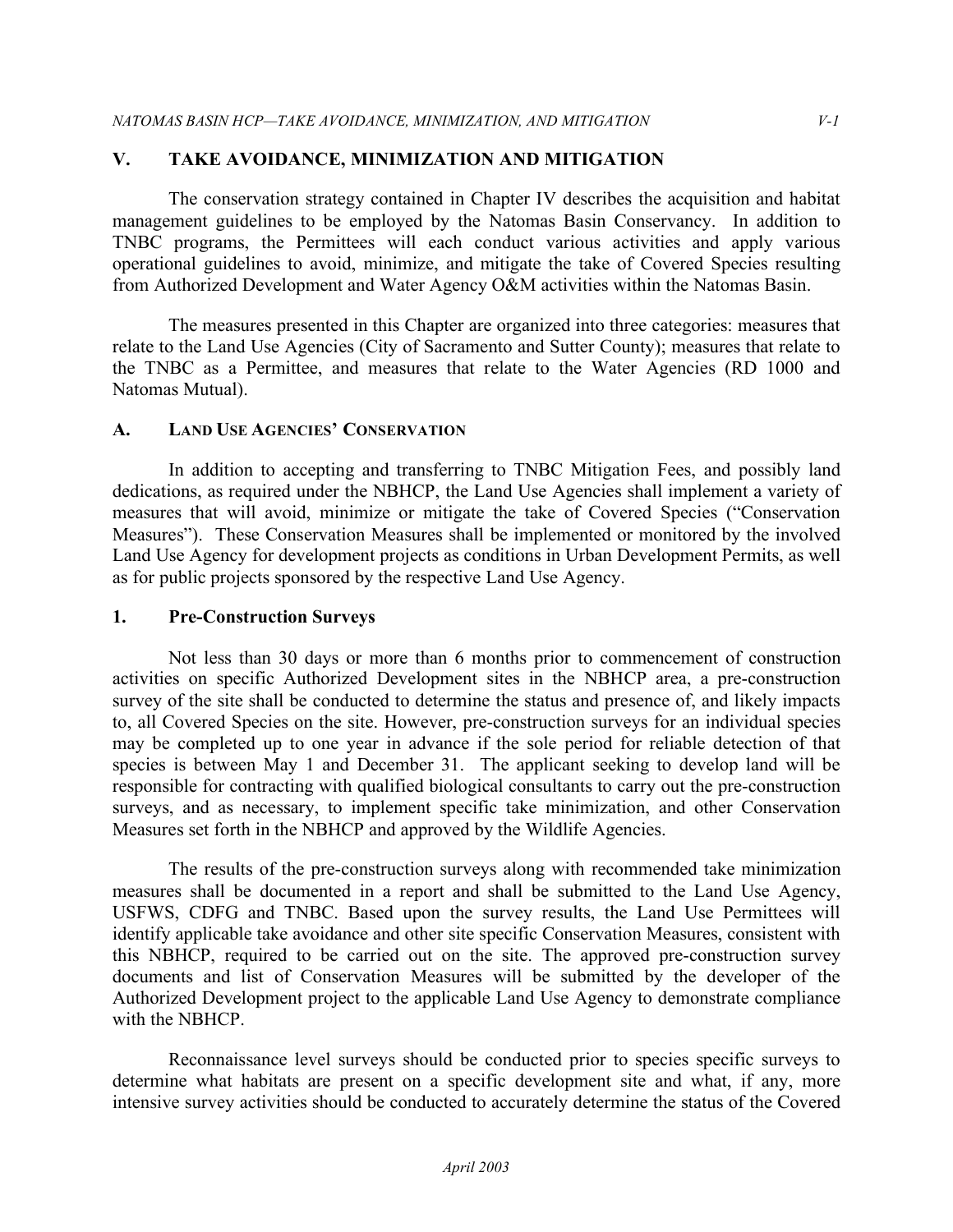Species on the site. It shall be the obligation of the developer/landowner to complete July 25, 2002 such surveys and the Land Use Agency Permitees's responsibility to ensure the surveys are properly completed prior to disturbance of habitat. Surveys shall be conducted by qualified personnel (e.g., persons with suitable biological, botanical, or related expertise). Note: negative species-specific survey results generally do not obviate the requirement to implement minimization measures prescribed in the revised NBHCP where a pre-construction survey indicates that habitat for a particular listed species exists onsite.

## **2. Preservation of the Area Adjacent to Fisherman's Lake**

Fisherman's Lake and portions along both sides are and will continue to be, owned and managed by RD 1000. Also, RD 1000 has an easement on portions of the land along the east side of Fisherman's Lake. The easement was granted for flood control purposes and all uses not inconsistent with flood control were reserved to the land owner. The City shall create a buffer on the City side of Fisherman's Lake. Towards that end, the City of Sacramento approved the necessary action in June 2003 to amend the North Natomas Financing Plan to include the buffer area along Fisherman's Lake in the Land Acquisition Program (i.e., development impact fees will be increased to fund acquisition of the buffer area). The buffer area will be managed by TNBC.

According to the City's North Natomas Community Plan, the buffer area along Fisherman's Lake is a 250 foot wide land area stretching from Del Paso Road to El Centro Road on the City side of Fisherman's Lake, a portion of the West Drain. The east side of Fisherman's Lake is in the City of Sacramento and the west side is in the unincorporated portion of Sacramento County. Pursuant to the Settlement Agreement, the City has agreed to initiate a North Natomas Community Plan amendment to potentially widen the agricultural buffer along the City side of Fisherman's lake to 800 feet wide.

As of July 2002, TNBC owns 136 acres of Mitigation Land on the Sacramento County side of Fisherman's Lake, in partial compliance with the City of Sacramento's Settlement Agreement that requires acquisition of 250 acres of Mitigation Land in Zone 1.

Giant garter snakes, Swainson's hawks and other Covered Species inhabit the Fisherman's Lake area, a portion of the West Drain. According to the 2000 Annual Survey Results for the Swainson's Hawk, dated September 2000, prepared by the Swainson's Hawk Technical Advisory Committee, there are three nests along Fisherman's Lake. No data was available for the nests in 1998; 3 young were fledged from two of the nests in 1999; and two of the three nests were inactive and the third nest was active but failed to fledge any young in 2000. Also, Figure 5 in the 2000 Field Season Report for the Giant Garter Snake, dated December 21, 2000, and prepared by USGS, indicates the use of Fisherman's Lake by giant garter snakes.

## **3. General Measures to Minimize Take**

In order to generally minimize the impacts of development on Covered Species, the City of Sacramento and Sutter County shall impose the following requirements on Authorized Development when approving Urban Development Permits within the Natomas Basin: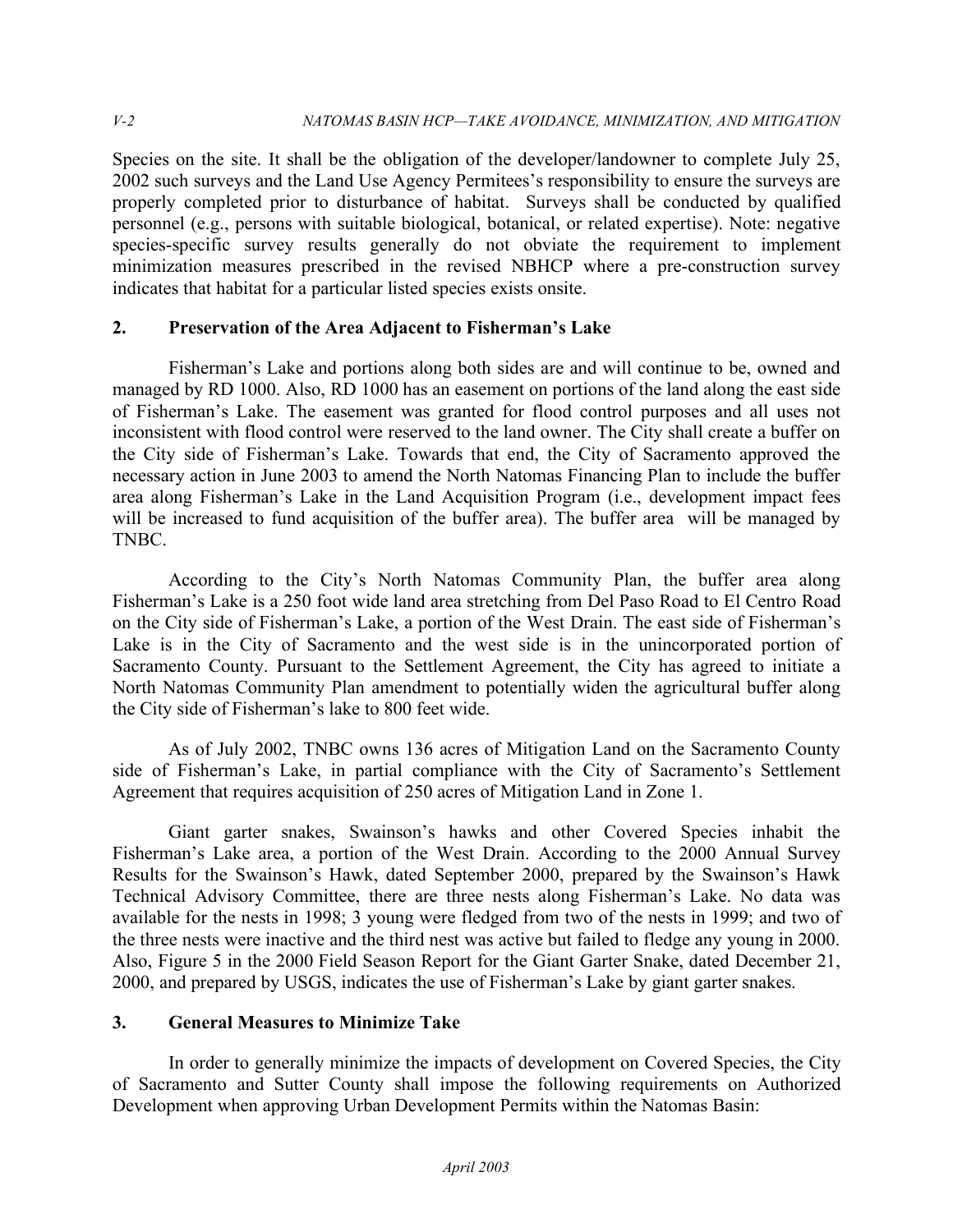- a. Tree Preservation: Valley oaks and other large trees should be preserved whenever possible. Preserve and restore stands of riparian trees used by Swainson's hawks and other animals for nesting, particularly adjacent to Fisherman's Lake.
- b. Native Plants: Improve the wildlife value of landscaped parks, buffers, and developed areas by planting trees and shrubs which are native to the Natomas Basin and therefore are used by native animals.
- c. Protect Raptor Nests: Avoid the raptor nesting season when scheduling construction near nests. Specific avoidance criteria are set forth in the species specific measures later in this chapter.
- d. Protected Plant/Animal Species, also referred to as "Special Status Species": Search for protected plants species during flowering season prior to construction and protected animal species during the appropriate season.

## **4. Measures to Minimize Take of Vernal Pool Species**

Vernal pool resources within the Natomas Basin are limited to small pools generally located in the far eastern portion of the Natomas Basin. Intact vernal pool complexes are not known to occur within the City or the Sutter County Land Use Agencies' Permit Areas. However, it is possible that isolated vernal pools exist within the Permit Areas of the City and the County and, therefore, would be subject to disturbance by Authorized Development or other Covered Activities.

Vernal pool resources within the City and the Sutter County Permit Areas shall be identified prior to disturbance through pre-construction surveys and other biological investigations. Such resources shall be discovered either through the early CEQA project review (required for general plan, specific plan, rezone, subdivision and other discretionary approvals of the Land Use Agencies) or during the pre-construction surveys required under the NBHCP. The following measures shall be implemented by the Land Use Agencies prior to issuance of Urban Development Permits when public or private development projects are proposed for areas that may support wetlands and/or vernal pool species. *(Note: The following mitigation measures do not replace or exempt an applicant from applying for and complying with Section 404 of the Clean Water Act and the related Section 7 consultations with USFWS in the event such resources are determined to be subject to Section 404. Rather, these mitigations set the standard for mitigation of vernal pool resources in the NBHCP area.)* 

## a. *General Biological Survey and Information Required.*

In the event a biological reconnaissance survey or the pre-construction survey identifies that vernal pool resources are on-site, a vernal pool species specific biological assessment must be provided by the developer to the Land Use Agency during the appropriate season (as established by USFWS) to determine the type and abundance of species present. The species specific biological assessment must address covered vernal pool plants (i.e., Sacramento Orcutt grass,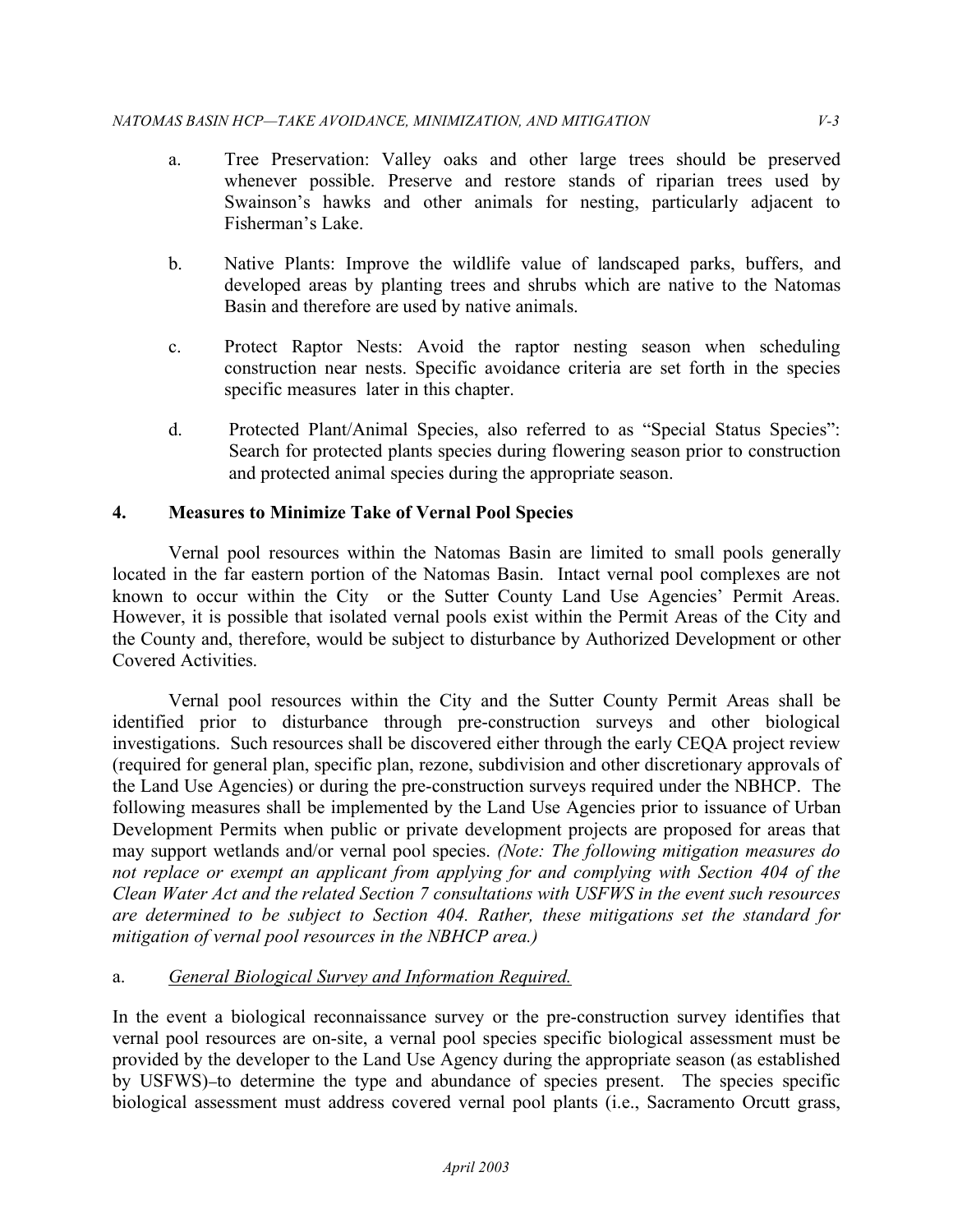slender Orcutt grass, Colusa grass, legenere, and Bogg's lake hedge-hyssop), crustaceans (i.e., vernal pool tadpole shrimp, vernal pool fairy shrimp, and midvalley fairy shrimp), and amphibians (i.e., California tiger salamander and western spadefoot toad). The vernal pool plant survey must be a USFWS-approved plant survey prepared by a USFWS-approved qualified field biologist and shall list the methods of field analysis, condition of habitat, size and acreage of direct and indirect impact (as defined by seasonal inundation and hydric soils and other appropriate characteristics), and species present. The vernal pool crustacean species survey shall be in accordance with the USFWS Interim Survey Guidelines to Permittees for Recovery Permits under Section 10(a)(1)(A) of the Endangered Species Act for the Listed Vernal Pool Branchiopods (April 19, 1996) or the most recent approved USFWS survey guidelines for vernal pool species (Appendix L). This assessment must be submitted with the urban development permit application and prior to approval of an Urban Development Permit by the Land Use Agency.

If it is determined that wetland and/or vernal pool resources would be disturbed by a project, then take of vernal pool associated Covered Species would be covered under the NBHCP, subject to the following limitation and guidelines:

- (1) Where site investigations indicate vernal pool species may occur, the developer shall notify the Land Use Agency regarding the potential for impacts to vernal pool species. Such notification shall include biological data (see Section (a) above regarding biological information required) adequate to allow the Land Use Agency, and the USFWS and CDFG to determine the potential for impacts to vernal pool species resulting from the proposed development.
- (2) Following notification by the Land Use Agency, USFWS and CDFG shall identify specific measures required to avoid, minimize and mitigate impacts to vernal pool species to be implemented prior to disturbance and in accordance with adopted standards or established guidelines (e.g., the USFWS programmatic biological opinion for vernal pool species attached as Appendix G as it may be amended from time to time). In some cases, USFWS and CDFG may require complete avoidance of vernal pool species, such as where Covered Species such as slender orcutt grass, Sacramento orcutt grass, Colusa grass and/or vernal pool tadpole shrimp are found to be present. Such measures shall be identified by USFWS and CDFG within 30 days or as soon as possible thereafter of notification and submittal of biological data to the agencies by the Land Use Agency.
- (3) The requirement by USFWS to preserve a vernal pool within development would be based on identification of an intact vernal pool with minimal disturbance where the presence of one or more of the following species is recorded: slender orcutt grass, Sacramento orcutt grass, Colusa grass, or vernal pool tadpole shrimp.

Prior to requiring on-site preservation of a vernal pool area, USFWS shall consider the suitability of the vernal pool as TNBC Mitigation Lands. No such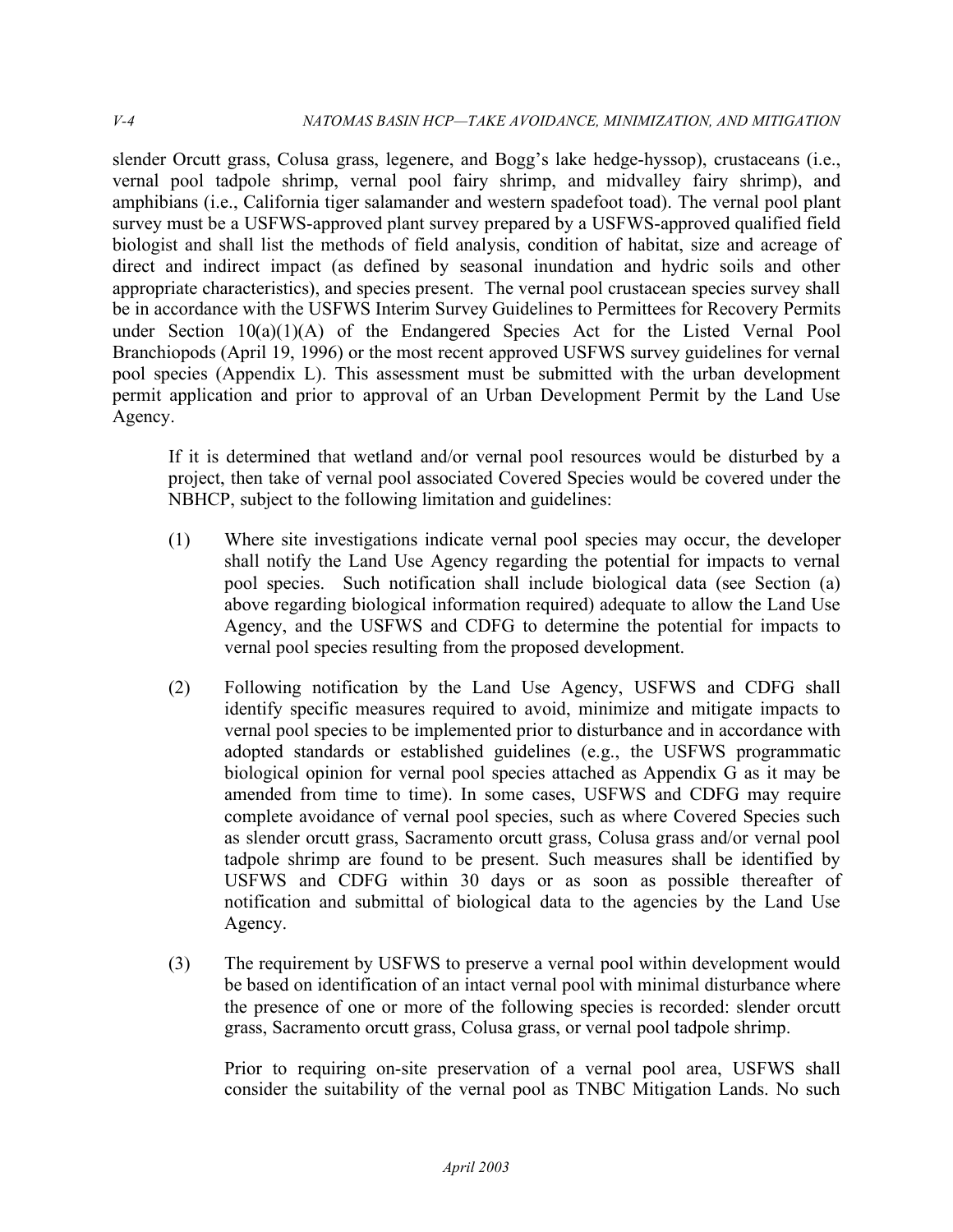preservation requirement shall be made unless the vernal pool is a suitable site for TNBC Mitigation Lands. Such vernal pool areas, including any required buffer land dedication, shall apply toward the Land Acquisition Fee component of the development project's NBHCP mitigation obligation.

b. Mitigation Strategies: Vernal pool resources (i.e., vernal pool fairy shrimp, vernal pool tadpole shrimp, midvalley fairy shrimp, Sacramento Orcutt grass, slender Orcutt grass, Colusa grass, legenere, and Bogg's Lake hedge-hyssop) identified through site specific investigations shall be mitigated in one of three general approaches as described below. Strategies to minimize and mitigate the take of the California tiger salamander and western spadefoot toad shall be conducted according to Sections V.A.5 and V.B.4.

## (1) *Avoidance and Preservation On-Site as a Means to Minimize Impacts*

In the event USFWS requires on-site preservation in accordance with Section a.3 above, on-site mitigation shall be required. In the event USFWS does not require on-site mitigation, a developer or private land owner may still propose to dedicate fee title or conservation easement for that portion of the property with vernal pool resources and an associated 250-foot buffer surrounding the vernal pool resource to the TNBC. Acceptance of the offer to dedicate shall be subject to review and approval by the Land Use Agency, TNBC Board and the Wildlife Agencies. The TNBC Board and the Wildlife Agencies shall consider the location, connections, species present, condition of the proposed site to be dedicated, and may decide to accept the dedication in lieu of payment of the Land Acquisition Fee portion of the NBHCP Mitigation Fee for the affected acreage. TNBC Board may accept or decline the offer based on the balance of habitat needs and the biological goals of the HCP. If the dedication is accepted, a reduction in the Land Acquisition Fee portion of the habitat Mitigation Fee shall be granted the developer for the portion (calculated on an acreage basis) of the site permanently preserved by easement or dedication. However, habitat Mitigation Fees, in full, must be paid on the remaining developable acreage on the site, and all fees other than Land Acquisition Fees shall be paid for all acres on the site. Additional conditions to preserve the biological integrity of the site (such as reasonable drainage conditions) may be imposed by the Land Use Agency in consultation with TNBC and the TAC.

In the event the developer does not support on-site preservation or TNBC does not accept the offer to dedicate, then one of the following mitigation approaches shall be employed.

(2) *Construction Period Avoidance and Relocation of Vernal Pool Resources.* 

Relocation of vernal pool resources and commencement of Authorized Development shall be subject to the following mitigation measures will be required:

(a) No grading, development or modification of the vernal pool site or the buffer area extending 250 feet around the perimeter of the vernal pool site may occur during the vernal pool "wet" season as identified by USFWS.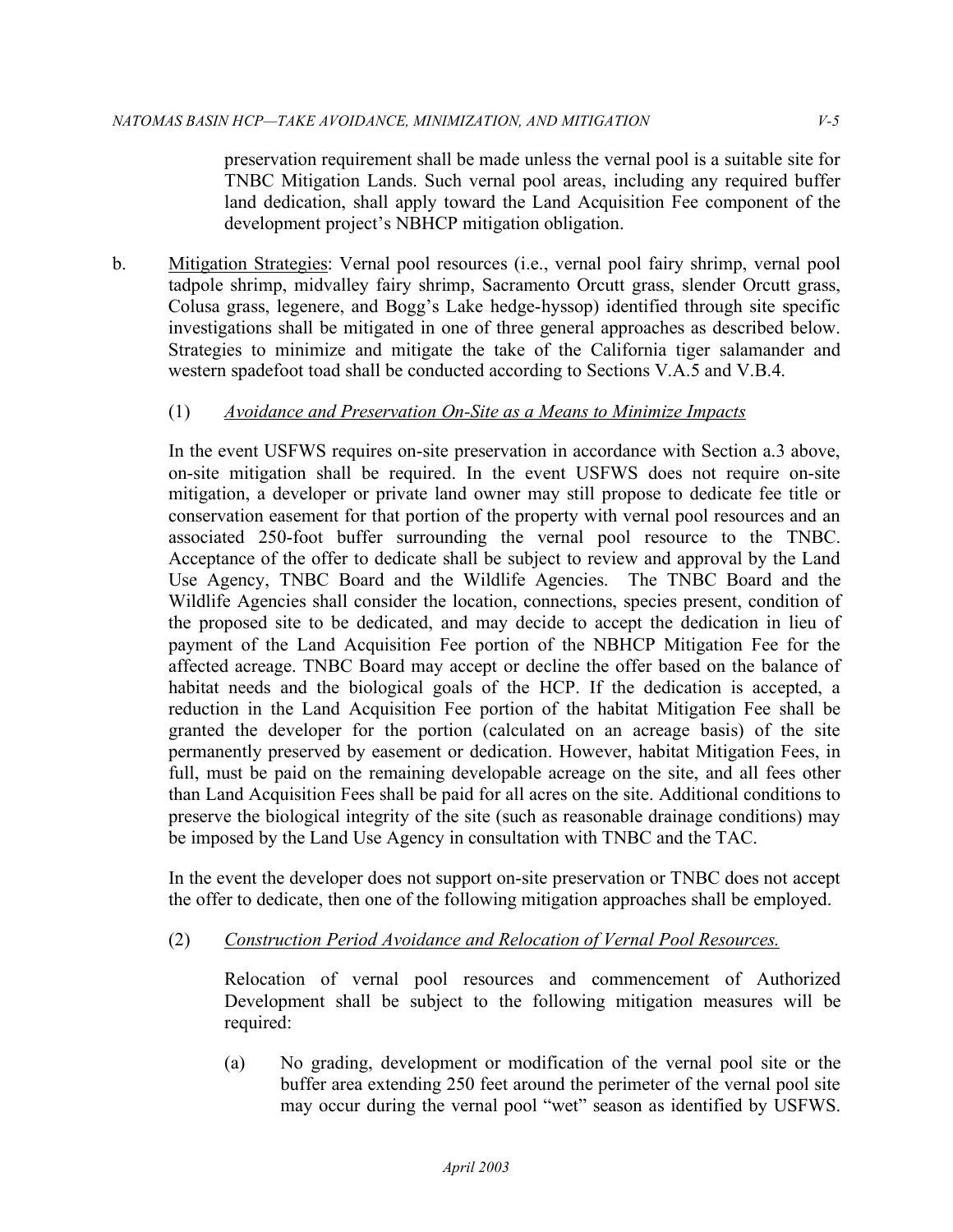Protective fencing shall be established around the perimeter of the vernal pool site and the buffer area during the vernal pool wet season.

(b) In consultation with TNBC and the TAC, soils and cysts from the vernal pool may be relocated as soon as practicable during the dry season to a suitable TNBC or other reserve site provided the relocation/recreation site is approved by TNBC, and the USFWS.

If it is not practicable to relocate vernal pool resources, and/or TNBC or USFWS determine that TNBC does not have a suitable reserve site for relocation of resources, then the applicant shall follow the mitigation approach outlined in Section (3) below.

(3) *Payment Into a USFWS Approved Conservation Bank*.

In the event all of the above approaches are not appropriate for the site, the Land Use Agency shall require the developer to purchase credits from a USFWSapproved mitigation bank in accordance with the standards set forth in the following Table V-1. USFWS shall determine the type and amount of credits to be purchased based on the impacts associated with the development.

Mitigation ratios for credits dedicated in Service-approved mitigation banks or for acres of habitat outside of mitigation banks shall be as follows:

|                 | <b>Bank</b> | Non-Bank |
|-----------------|-------------|----------|
| Preservation    | 2.1         |          |
| <b>Creation</b> |             |          |

**TABLE V-1 MITIGATION RATIOS** 

Preservation Component: For every acre of habitat directly or indirectly affected, at least two vernal pool credits will be dedicated within a Service-approved ecosystem preservation bank, or based on Service evaluation of site-specific conservation values, three acres of vernal pool habitat may be preserved on the project site or on another non-bank site as approved by the Service.

Creation Component: For every acre of habitat directly affected, at least one vernal pool creation credit will be dedicated within a Service-approved habitat mitigation bank, or based on Service evaluation of site-specific conservation values, two acres of vernal pool habitat created and monitored on the project site or on another non-bank site as approved by the Service.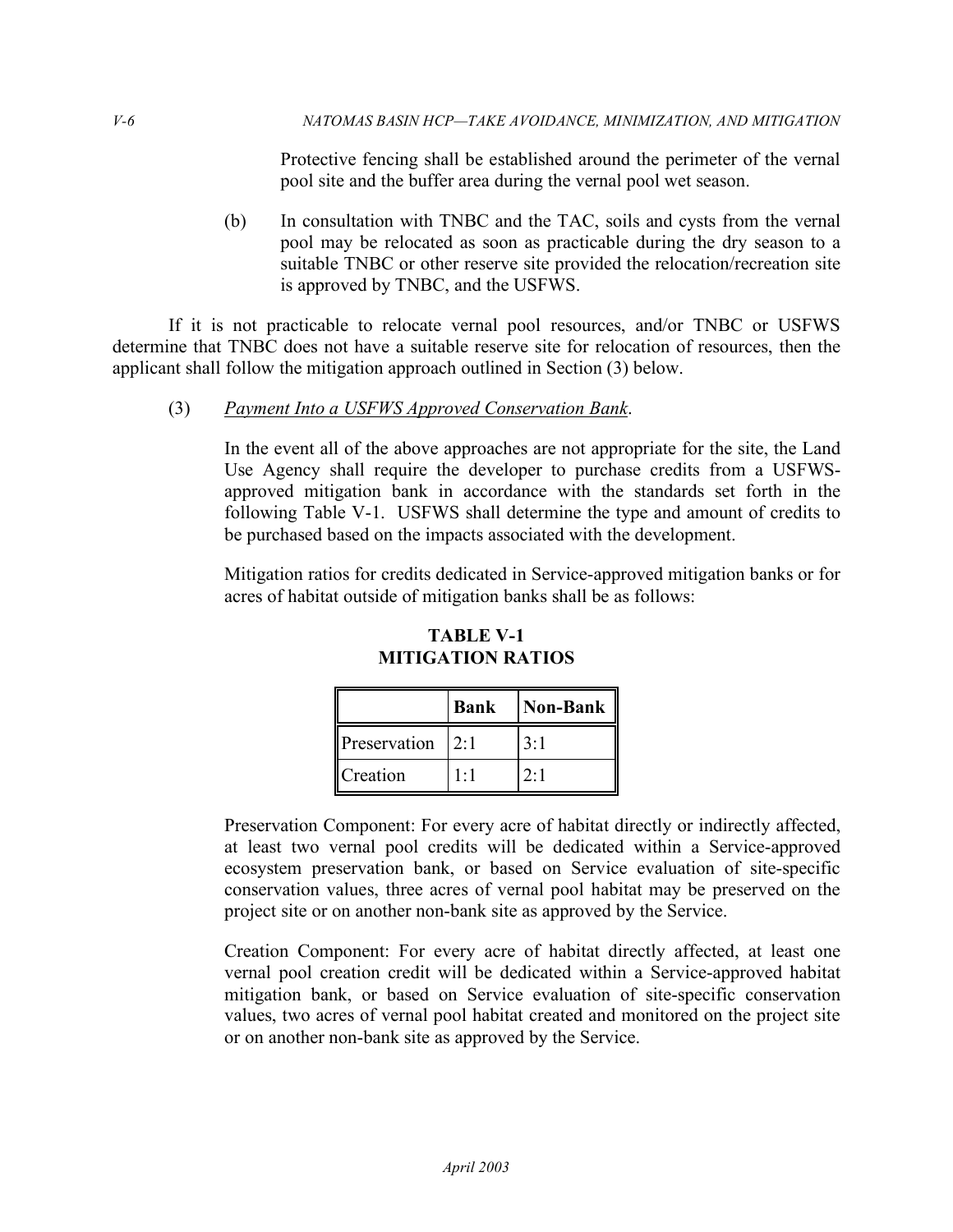## **5. Measures to Reduce Take for Individual Species**

Identified below are specific measures that will be imposed as conditions on Urban Development Permits or implemented for public works projects, and enforced by the Land Use Agencies to mitigate, minimize and avoid take of each NBHCP Covered Species, as related to urban development. Specific measures to avoid, minimize and mitigate take resulting from TNBC and Water Agency Covered Activities are provided in Sections V.B and V.C., respectively.

#### a. Measures to Reduce Take of Giant Garter Snake

- (1) Within the Natomas Basin, all construction activity involving disturbance of habitat, such as site preparation and initial grading, is restricted to the period between May 1 and September 30. This is the active period for the giant garter snake and direct mortality is lessened, because snakes are expected to actively move and avoid danger.
- (2) Pre-construction surveys for giant garter snake, as well as other NBHCP Covered Species, must be completed for all development projects by a qualified biologist approved by USFWS. If any giant garter snake habitat is found within a specific site, the following additional measures shall be implemented to minimize disturbance of habitat and harassment of giant garter snake, unless such project is specifically exempted by USFWS.
- (3) Between April 15 and September 30, all irrigation ditches, canals, or other aquatic habitat should be completely dewatered, with no puddled water remaining, for at least 15 consecutive days prior to the excavation or filling in of the dewatered habitat. Make sure dewatered habitat does not continue to support giant garter snake prey, which could detain or attract snakes into the area. If a site cannot be completely dewatered, netting and salvage of prey items may be necessary. This measure removes aquatic habitat component and allows giant garter snake to leave on their own.
- (4) For sites that contain giant garter snake habitat, no more than 24-hours prior to start of construction activities (site preparation and/or grading), the project area shall be surveyed for the presence of giant garter snake. If construction activities stop on the project site for a period of two weeks or more, a new giant garter snake survey shall be completed no more than 24-hours prior to the re-start of construction activities.
- (5) Confine clearing to the minimal area necessary to facilitate construction activities. Flag and designate avoided giant garter snake habitat within or adjacent to the project as Environmentally Sensitive Areas. This area shall be avoided by all construction personnel.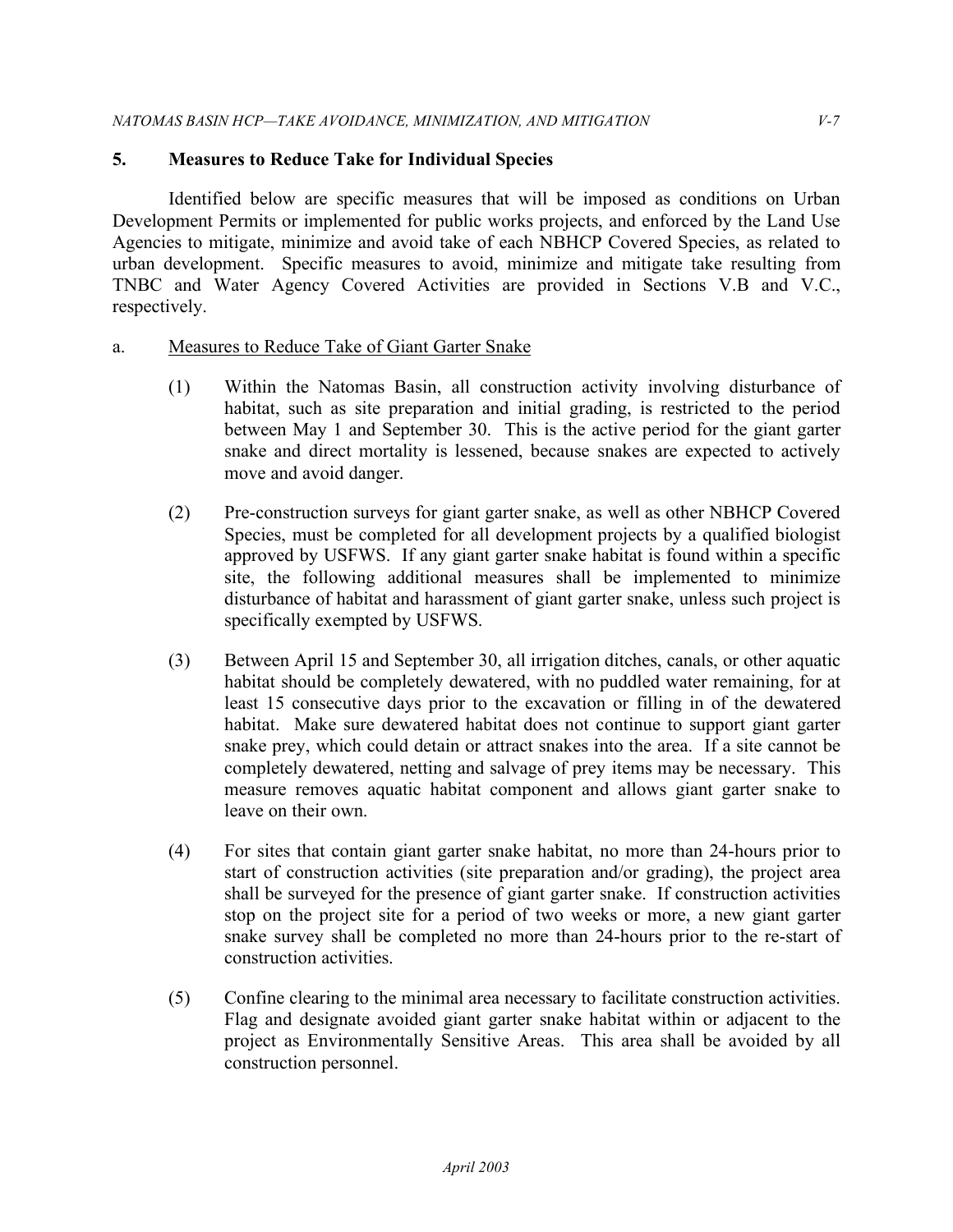- (6) Construction personnel completing site preparation and grading operations shall receive USFWS approved environmental awareness training. This training instructs workers on how to identify giant garter snakes and their habitats, and what to do if a giant garter snake is encountered during construction activities. During this training an on-site biological monitor shall be designated.
- (7) If a live giant garter snake is found during construction activities, immediately notify the USFWS and the project's biological monitor. The biological monitor, or his/her assignee, shall do the following:
	- (a) Stop construction in the vicinity of the snake. Monitor the snake and allow the snake to leave on its own. The monitor shall remain in the area for the remainder of the work day to make sure the snake is not harmed or if it leaves the site, does not return. Escape routes for giant garter snake should be determined in advance of construction and snakes should always be allowed to leave on their own. If a giant garter snake does not leave on its own within 1 working day, further consultation with USFWS is required.
- (8) Upon locating dead, injured or sick threatened or endangered wildlife species, the Permittees or their designated agents must notify within 1 working day the Service's Division of Law Enforcement (2800 Cottage Way, Sacramento CA 95825) or the Sacramento Fish and Wildlife Office (2800 Cottage Way, Room W-2605, Sacramento, CA 95825, telephone 916 414-6600). Written notification to both offices must be made within 3 calendar days and must include the date, time, and location of the finding of a specimen and any other pertinent information.
- (9) Fill or construction debris may be used by giant garter snake as an over-wintering site. Therefore, upon completion of construction activities remove any temporary fill and/or construction debris from the site. If this material is situated near undisturbed giant garter snake habitat and it is to be removed between October 1 and April 30, it shall be inspected by a qualified biologist to assure that giant garter snake are not using it as hibernaculae.
- (10) No plastic, monofilament, jute, or similar erosion control matting that could entangle snakes will be placed on a project site when working within 200 feet of snake aquatic or rice habitat. Possible substitutions include coconut coir matting, tactified hydroseeding compounds, or other material approved by the Wildlife Agencies.
- (11) Fences will be constructed along the shared boundary of urban development and the North Drainage Canal and the East Drainage Canal within Sutter's Permit Area, subject to the following guidelines:
	- (a) A minimum of 100 feet will be provided from fence-to-fence and access to the canals shall be limited by gates.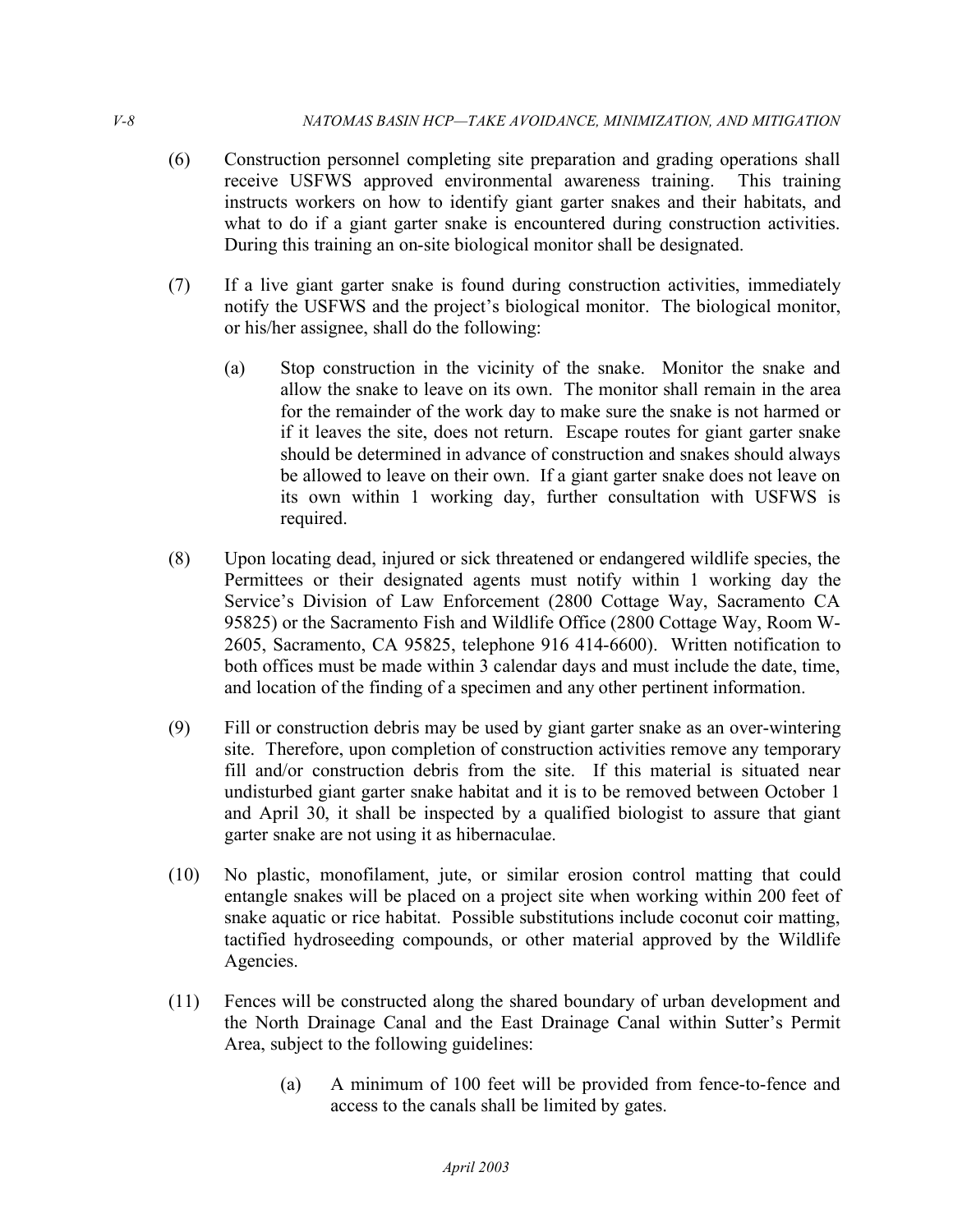- b) A snake deterrent will be placed along the fences on the North Drainage Canal and the East Drainage Canal (i.e., fence construction that restricts snake movement or an appropriate vegetative barrier either inside or outside of the boundary fence). The design of the deterrent shall be subject to approval by the Wildlife Agencies.
- (c) The specific fence/snake barrier design adjacent to a given development will be determined within Sutter County's review of the proposed development and the fence/barrier shall be installed immediately after site grading is completed.
- (12) At the time of urban development along the North and East Drainage Canals, Sutter shall consult with the Wildlife Agencies to determine design strategies that would enhance conditions for giant garter snake movement through the North and East Drainage Canals. Possible strategies may include expanded buffer areas and modified canal cross sections if such measures are, in the determination of Sutter and the Water Agencies, found to be feasible.

## b. Measures to Reduce Take of Swainson's Hawk

## *Measures to Reduce Cumulative Impacts to Foraging Habitat*

(1) To maintain and promote Swainson's hawk habitat values, Sutter County will not obtain coverage under the NBHCP and incidental take permits, nor will Sutter County grant Urban Development Permit approvals, for development on land within the one-mile wide Swainson's Hawk Zone adjacent to the Sacramento River. The City of Sacramento has limited its Permit Area within the Swainson's Hawk Zone to the approximately 252 acres located within the North Natomas Community Plan that was designated for urban development in 1994 and, likewise, will not grant development approvals within the Swainson's Hawk Zone beyond this designated 252 acres. It should be noted that of these 252 acres of land in the Swainson's Hawk Zone, about 80 acres will be a 250 foot wide agricultural buffer along the City's side of Fisherman's Lake. Should either the City or the County seek to expand NBHCP coverage for development within the Swainson's Hawk Zone beyond that described above, granting of such coverage would require an amendment to the NBHCP and permits and would be subject to review and approval by the USFWS and the CDFG in accordance with all applicable statutory and regulatory requirements.

Because the effectiveness of the NBHCP's Operating Conservation Program (OCP) adequately minimizes and mitigates the effects of take of the Swainson's hawk depends substantially on the exclusion of future urban development from the City's and Sutter County's portion of the Swainson's Hawk Zone, approval by the City of future urban development (i.e., uses not consistent with Agricultural Zoning) in the zone beyond the 170 (252 acres minus 80) acres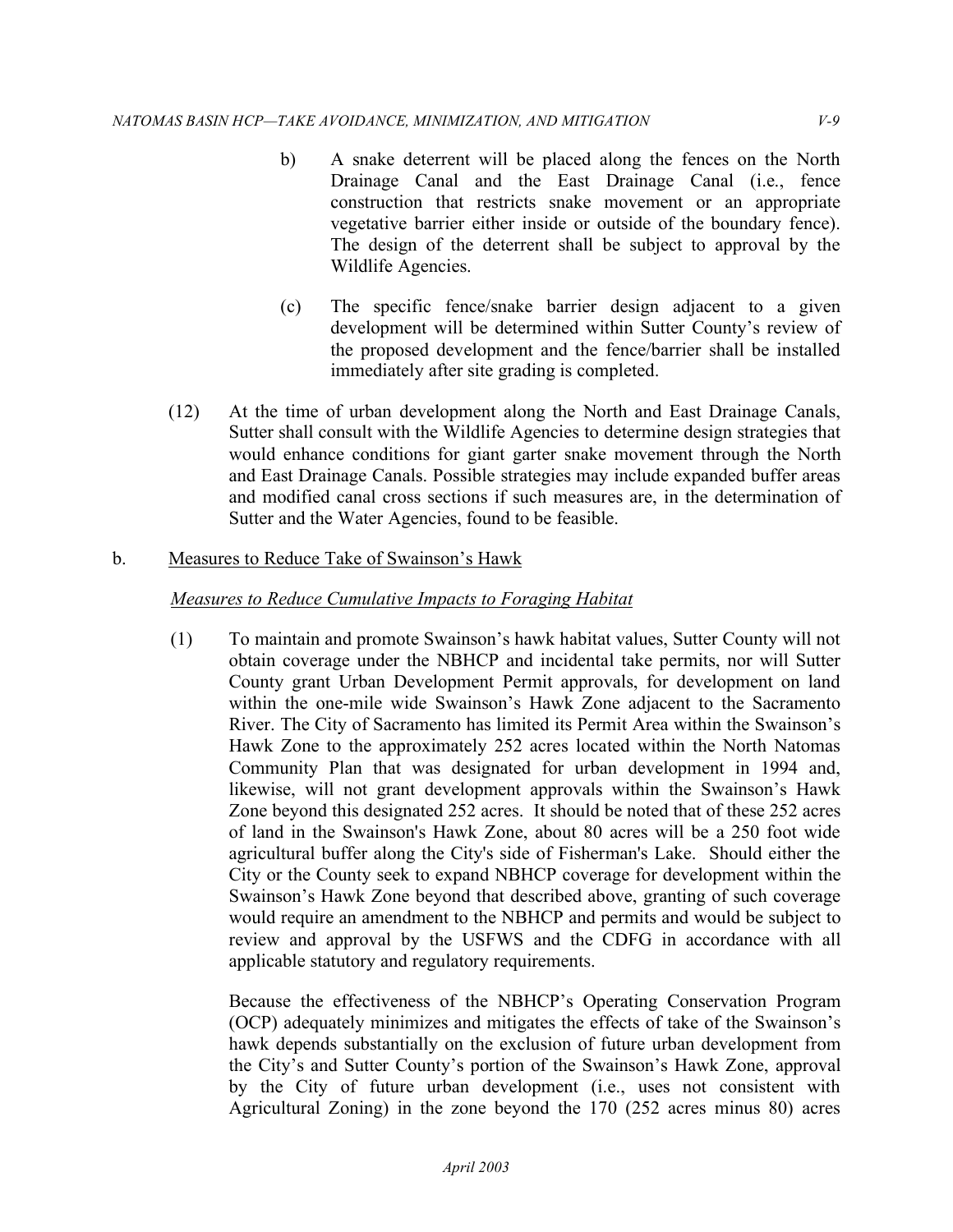identified above or approval by Sutter of any future urban development in the Swainson's Hawk Zone would constitute a significant departure from the Plan's OCP and would trigger a reevaluation of the City's and/or Sutter's Permits and possible suspension or revocation of the City's and/or County's permits.

### *Measures to Reduce Nest Disturbance*

- (1) Prior to the commencement of development activities at any development site within the NBHCP area, a pre-construction survey shall be completed by the respective developer to determine whether any Swainson's hawk nest trees will be removed on-site, or active Swainson's hawk nest sites occur on or within ½ mile of the development site. These surveys shall be conducted according to the Swainson's Hawk Technical Advisory Committee's (May 31, 2000) methodology or updated methodologies, as approved by the Service and CDFG, using experienced Swainson's hawk surveyors.
- (2) If breeding Swainson's hawks (i.e. exhibiting nest building or nesting behavior) are identified, no new disturbances (e.g., heavy equipment operation associated with construction) will occur within  $\frac{1}{2}$  mile of an active nest between March 15 and September 15, or until a qualified biologist, with concurrence by CDFG, has determined that young have fledged or that the nest is no longer occupied. If the active nest site is located within 1/4 mile of existing urban development, the no new disturbance zone can be limited to the 1/4 mile versus ½ mile. Routine disturbances such as agricultural activities, commuter traffic, and routine facility maintenance activities within ½ mile of an active nest are not restricted.
- (3) Where disturbance of a Swainson's hawk nest cannot be avoided, such disturbance shall be temporarily avoided (i.e., defer construction activities until after the nesting season) and then, if unavoidable, the nest tree may be destroyed during the non-nesting season. For purposes of this provision the Swainson's hawk nesting season is defined as March 15 to September 15. If a nest tree (any tree that has an active nest in the year the impact is to occur) must be removed, tree removal shall only occur between September 15 and February 1.
- (4) If a Swainson's hawk nest tree is to be removed and fledglings are present, the tree may not be removed until September 15 or until the California Department of Fish and Game has determined that the young have fledged and are no longer dependent upon the nest tree.
- (5) If construction or other project related activities which may cause nest abandonment or forced fledgling are proposed within the 1/4 mile buffer zone, intensive monitoring (funded by the project sponsor) by a Department of Fish and Game approved raptor biologist will be required. Exact implementation of this measure will be based on specific information at the project site.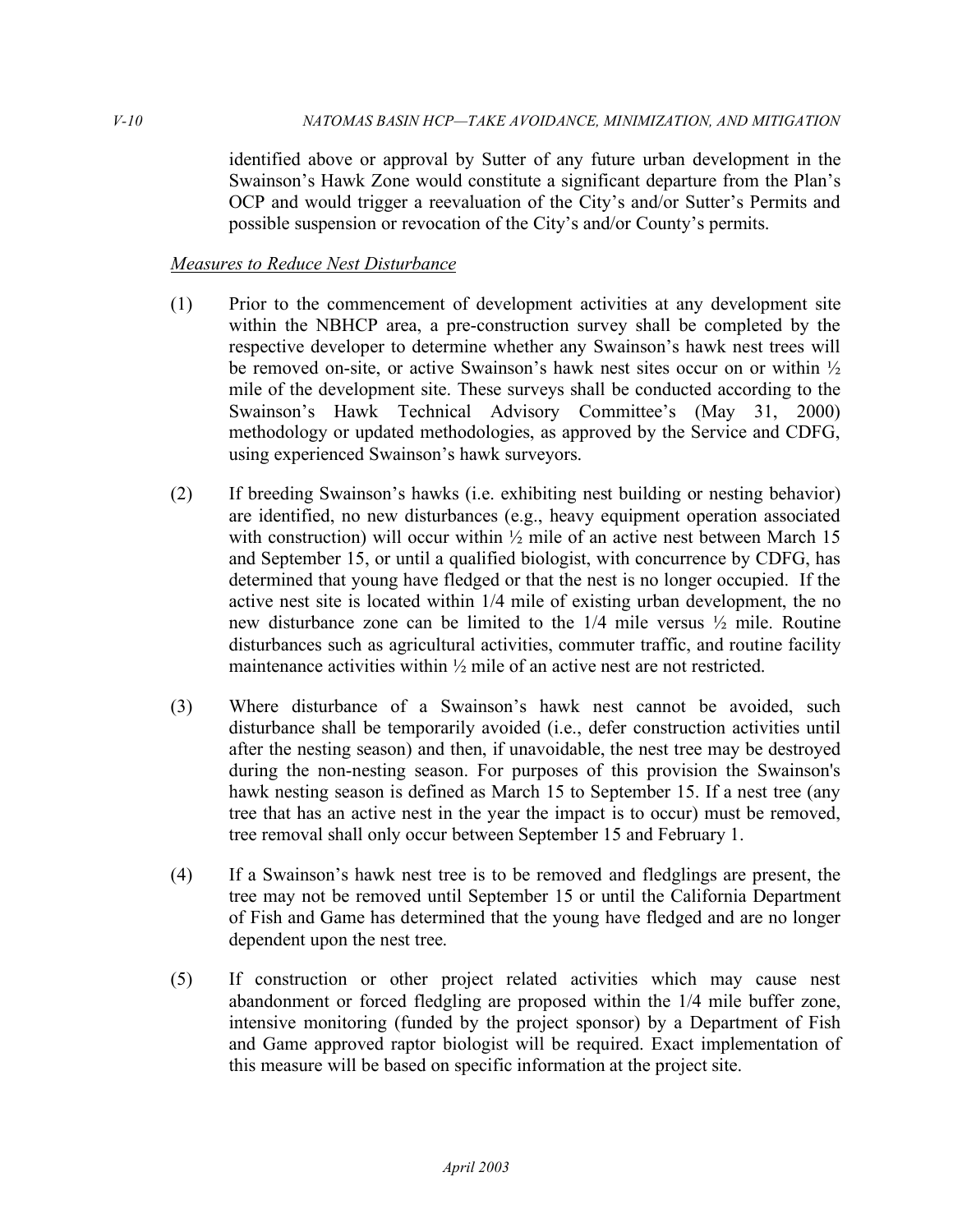#### *Measures to Prevent the Loss of Nest Trees*

- (1) Valley oaks, tree groves, riparian habitat and other large trees will be preserved wherever possible. The City and Sutter County shall preserve and restore stands of riparian trees used by Swainson's hawks and other animals, particularly near Fisherman's Lake and elsewhere in the Plan Area where large oak groves, tree groves and riparian habitat have been identified in the Plan Area.
- (2) The raptor nesting season shall be avoided when scheduling construction near nests in accordance with applicable guidelines published by the Wildlife Agencies or through consultation with the Wildlife Agencies.
- (3) Annually, prior to the Swainson's hawk nesting season (March 15 to September 15) and until buildout of their Authorized Development has occurred, the City of Sacramento and Sutter County will notify each landowner of any property within the permit area(s) on which a Swainson's hawk nest tree is present, and will identify the nest tree, and alert the owner to the specific mitigation measures prohibiting the owner from removing the nest tree.

#### *Measures to Mitigate the Loss of Swainson's Hawk Nest Trees*

- (1) The NBHCP will require 15 trees (five gallon container size) to be planted within the habitat reserves for every Swainson's hawk nesting tree anticipated to be impacted by Authorized Development. It will be the responsibility of each Land Use Agency approving development that will impact Swainson's hawk nest trees to provide funding from the applicable developer for purchase, planting, maintenance and monitoring of trees at the time of approval of each Authorized Development project. TNBC shall determine the appropriate cost for planting, maintenance and monitoring of trees.
- (2) The Land Use Agency Permittee approving a project that impacts an existing Swainson's hawk nest tree shall provide funding sufficient for monitoring survival success of trees for a period of five (5) years. For every tree lost during this time period, a replacement tree must be planted immediately upon the detection of failure. Trees planted to replace trees lost shall be monitored for an additional five-year period to ensure survival until the end of the monitoring period. A 100% success rate shall be achieved. All necessary planting requirements and maintenance (i.e., fertilizing, irrigation) to ensure success shall be provided. Trees must be irrigated for a minimum of the first 5 years after planting, and then gradually weaned off the irrigation in an approximate two-year period. If larger stock is planted, the number of years of irrigation must be increased accordingly. In addition, 10 years after planting, a survey of the trees shall be completed to assure 100% establishment success. Remediation of any dead trees shall include completion of the survival and establishment process described.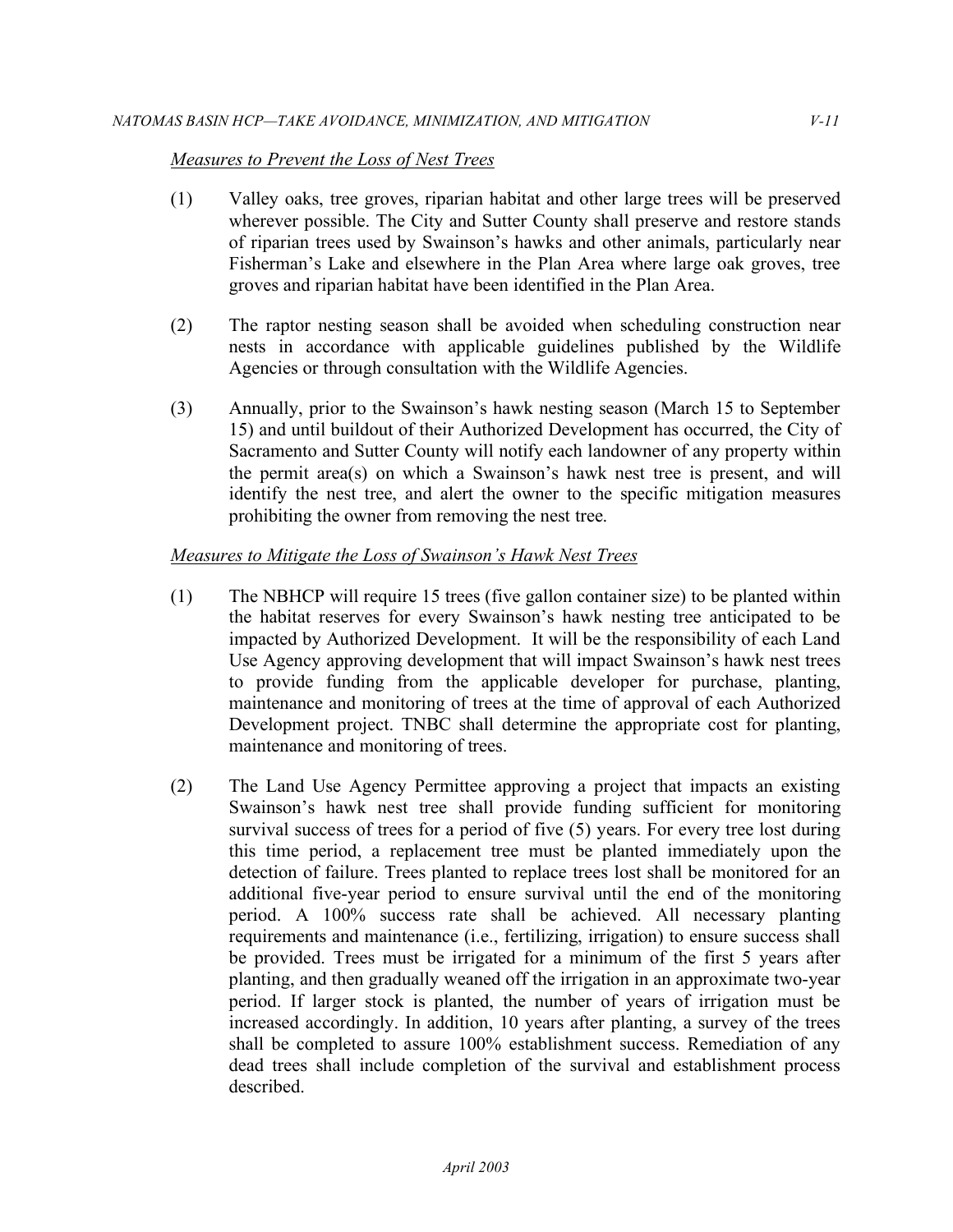- (3) Of the replacement trees planted, a variety of native tree species will be planted to provide trees with differing growth rates, maturation, and life span. This will ensure that nesting habitat will be available quickly (5-10 years in the case of cottonwoods and willows), and in the long term (i.e., valley oaks, black walnut and sycamores), and minimize the temporal losses from impacts to trees within areas scheduled for development within the 50-year permit life. Trees shall be sited on reserves in proximity to hawk foraging areas. Trees planted shall be planted in clumps of 3 trees each. Planting stock shall be a minimum of 5-gallon container stock for oak and walnut species.
- (4) In order to reduce temporal impacts resulting from the loss of mature nest trees, mitigation planting shall occur within 14 months of approval of the NBHCP and ITP's. It is estimated at this time that 4 nesting trees within the City of Sacramento are most likely to be impacted by Authorized Development in the near term. Therefore, in order to reduce temporal impacts, the City of Sacramento will advance funding for 60 sapling trees of diverse, suitable species (different growing rates) to TNBC within the above referenced 14 months. It is anticipated that the City will recover costs of replacement nest trees as an additional cost to be paid by private developers at the time of approval of their development projects that impact mature nest trees.
- (5) For each additional nesting tree removed by Land Use Agencies' Covered Activities, the Land Use Agency shall fund and provide for the planting of 15 native sapling trees of suitable species with differing growth rates at suitable locations on TNBC preserves. Funding for such plantings shall be provided by the applicable Permittee within 30 days of approving a Covered Activity that will impact a Swainson's hawk nesting tree.

## c. Measures to Reduce Take to Valley Elderberry Longhorn Beetle (VELB)

The Land Use Agencies shall require private developers and public infrastructure projects to comply with conservation practices for the VELB set forth in the conditions of the "USFWS Compensation Guidelines for the Valley Elderberry Longhorn Beetle," dated1999, attached as Appendix C as it may be updated from time to time. This policy assumes that any elderberry bushes found within the range of the species are likely to provide beetle habitat, and any destruction or loss of such elderberry shrub habitat must be mitigated according to the Guidelines. The principle conditions of the Guidelines are summarized below; Appendix C contains the Guidelines in their entirety. These Guidelines, or any revision or successor to the Guidelines approved by the USFWS, are hereby incorporated as terms and conditions of the NBHCP.

Prior to approval of Urban Development Permit, the involved Land Use Agency shall require a pre-construction survey. If such survey determines VELB habitat is present, the Land Use Agency shall require the developer to follow the following appropriate measures to avoid take and minimize of individuals: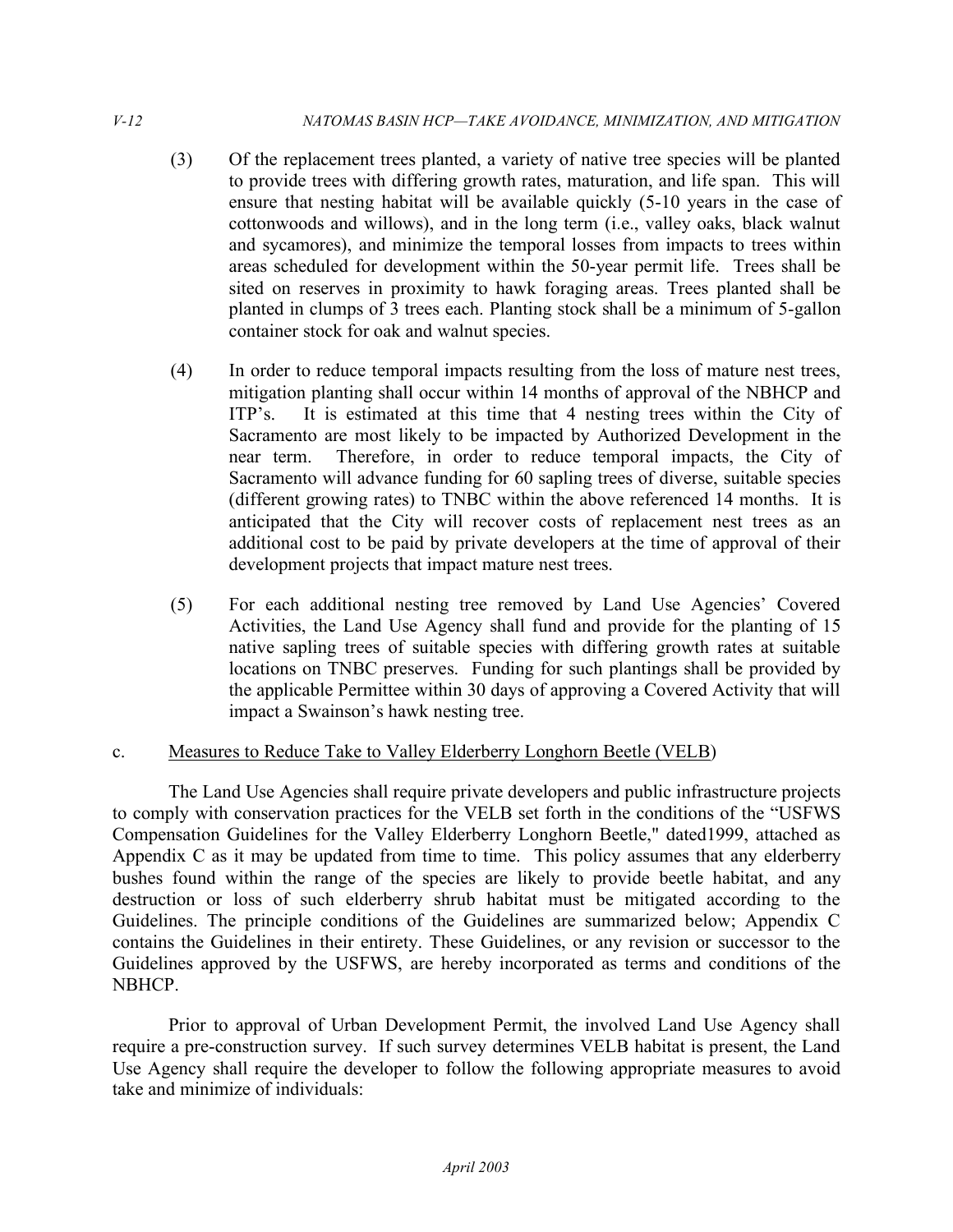- (1) Impacts to VELB habitat including any direct and indirect effects on VELB critical habitat will be avoided whenever possible. To the maximum extent practicable, projects will be designed to avoid stands of elderberry bushes and to avoid isolation of the plants from other nearby populations. Pre-construction surveys at the construction impact site will be conducted to assess the appropriate amount of mitigation.
- (2) If elderberry plants cannot be avoided, they shall be transplanted during the dormant season (November 1 to February 15) to an area protected in perpetuity and approved by the USFWS.
- (3) Replacement seedling plants will be provided at a ratio of 2 to 1 to 5 to 1 depending on the extent of beetle utilization of the plants moved or lost. A 1,800 square-foot area will be provided for each transplanted elderberry shrub or every five elderberry seedling plants.
- (4) Annual monitoring of VELB habitat will be provided in the planted mitigation sites for a ten year period.
- (5) Replacement elderberry shrubs will meet a 60% survival rate by the end of the ten year period and the 60% survival rate shall be required for the term of the applicable permit.
- d. Measures to Reduce Take on Tricolored Blackbird
	- (1) Prior to approval of an Urban Development Permit, the involved Land Use Agency shall require a pre-construction survey of potential breeding and nesting habitat for presence of breeding and nesting tricolored blackbirds.
	- (2) If surveys determine tricolored blackbirds are present, the following measures shall be implemented in accordance with the Migratory Bird Treaty Act, to avoid disturbance to active (occupied) nesting colonies during the nesting season. A boundary shall be marked by brightly colored construction fencing that establishes a boundary 500 feet from the active nest site. No disturbance associated with Authorized Development shall occur within the 500 foot fenced area during the nesting season to July 1, or while birds are present. A qualified biologist, with concurrence of USFWS, must determine young have fledged and nest sites are no longer active before the nest site may be disturbed.

# e. Measures to Reduce Take on Aleutian Canada Goose

 (1) Prior to approval of an Urban Development Permit, the applicable Land Use Agency shall require a pre-construction survey. If such survey determines Aleutian Canada Goose are present, the Land Use Agency shall require the developer to consult with USFWS and CDFG to determine appropriate measures to avoid and minimize take of individuals. Such measures shall be appropriate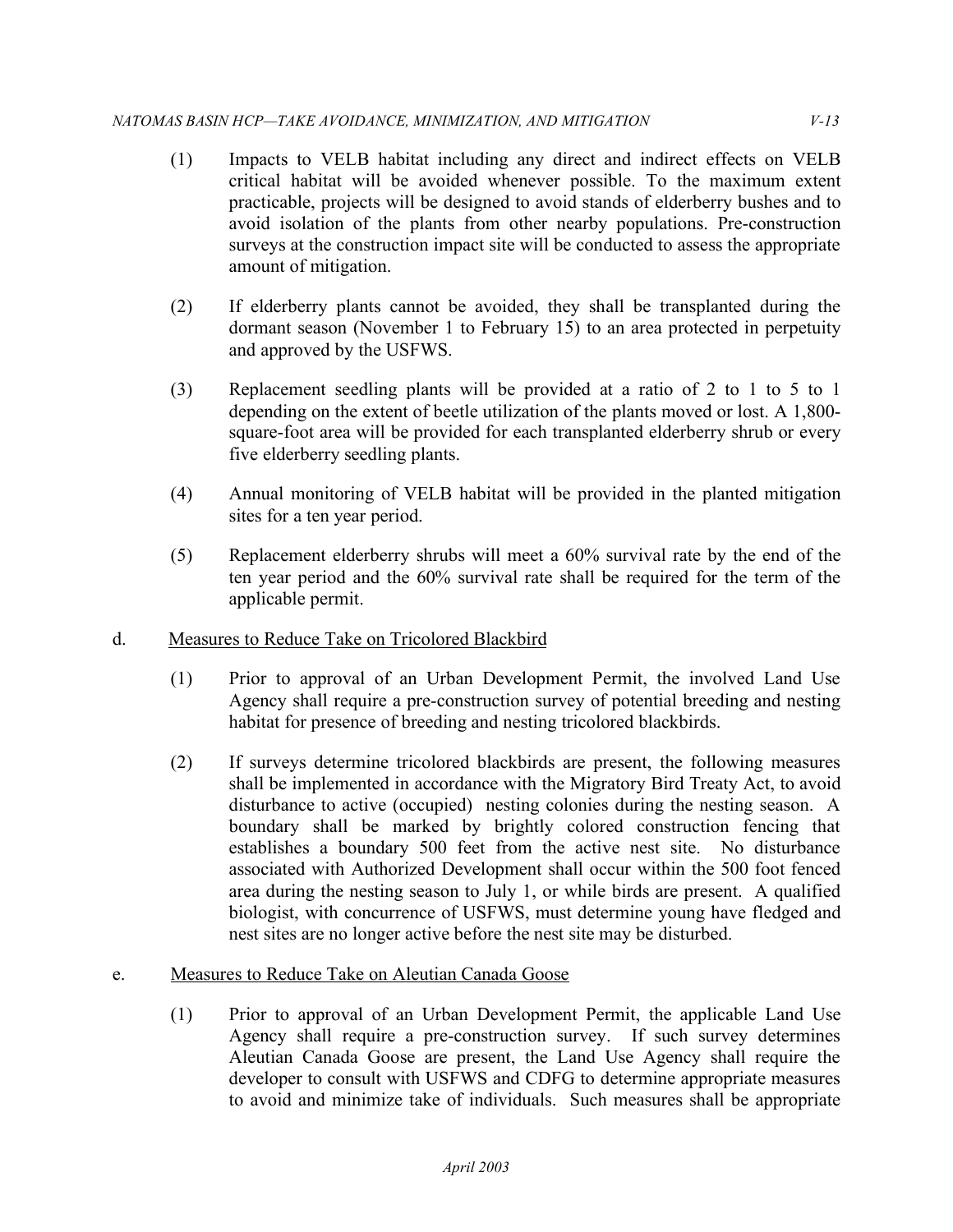for the use (e.g., foraging, roosting, etc.) and activity of the species, since this species is a seasonal visitor to the Basin.

#### f. Measures to Reduce Take on White-faced Ibis

- (1) Prior to approval of an Urban Development Permit, the involved Land Use Agency shall require a pre-construction survey.
- (2) If surveys determine the presence of active nest sites of White-faced ibis, disturbance by Authorized Development within 1/4 mile of nests will be avoided within the nesting season of May 15 through August 31 or until a qualified biologist, with concurrence of Wildlife Agencies, has determined that young have fledged or that the nest is no longer occupied.
- g. Measures to Reduce Take on Loggerhead Shrike
	- (1) Prior to approval of Urban Development Permit, the involved Land Use Agency shall require a pre-construction survey.
	- (2) If surveys identify an active loggerhead shrike nest that will be impacted by Authorized Development, the developer shall install brightly colored construction fencing that establishes a boundary 100 feet from the active nest. No disturbance associated with Authorized Development shall occur within the 100 foot fenced area during the nesting season of March 1 through July 31. A qualified biologist, with concurrence of USFWS must determine young have fledged or that the nest is no longer occupied prior to disturbance of the nest site.

#### h. Measures to Reduce Take of Burrowing Owl

- (1) Prior to the initiation of grading or earth disturbing activities, the applicant/developer shall hire a CDFG approved qualified biologist to perform a pre-construction survey of the site to determine if any burrowing owls are using the site for foraging or nesting. The pre-construction survey shall be submitted to the Land Use Agency with jurisdiction over the site prior to the developer's commencement of construction activities and a mitigation program shall be developed and agreed to by the Land Use Agency and developer prior to initiation of any physical disturbance on the site.
- (2) Occupied burrows shall not be disturbed during nesting season (February 1 through August 31) unless a qualified biologist approved by the CDFG verifies through non-invasive measures that either: 1) the birds have not begun egg-laying and incubation; or 2) that juveniles from the occupied burrows are foraging independently and are capable of independent survival.
- (3) If nest sites are found, the USFWS and CDFG shall be contacted regarding suitable mitigation measures, which may include a 300 foot buffer from the nest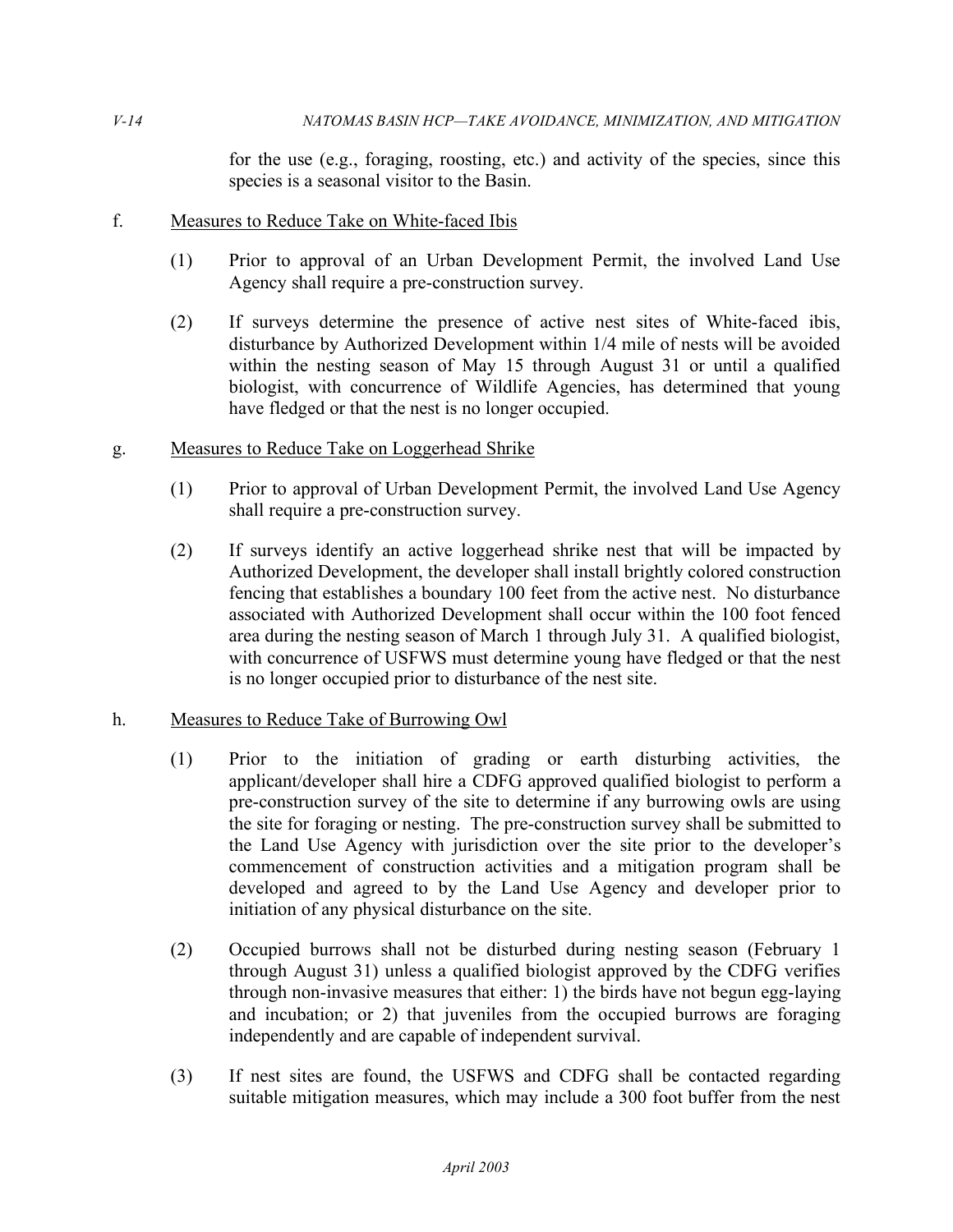site during the breeding season (February 1 - August 31), or a relocation effort for the burrowing owls if the birds have not begun egg-laying and incubation or the juveniles from the occupied burrows are foraging independently and are capable of independent survival. If on-site avoidance is required, the location of the buffer zone will be determined by a qualified biologist. The developer shall mark the limit of the buffer zone with yellow caution tape, stakes, or temporary fencing. The buffer will be maintained throughout the construction period.

 (4) If relocation of the owls is approved for the site by USFWS and CDFG, the developer shall hire a qualified biologist to prepare a plan for relocating the owls to a suitable site. The relocation plan must include: (a) the location of the nest and owls proposed for relocation; (b) the location of the proposed relocation site; (c) the number of owls involved and the time of year when the relocation is proposed to take place; (d) the name and credentials of the biologist who will be retained to supervise the relocation; (e) the proposed method of capture and transport for the owls to the new site; (f) a description of the site preparations at the relocation site (e.g., enhancement of existing burrows, creation of artificial burrows, one-time or long-term vegetation control, etc.); and (g) a description of efforts and funding support proposed to monitor the relocation.

 Relocation options may include passive relocation to another area of the site not subject to disturbance through one way doors on burrow openings, or construction of artificial burrows in accordance with the CDFG's October 17, 1995, Staff Report on Burrowing Owls Mitigation (see Appendix D).

- (5) Where on-site avoidance is not possible, disturbance and/or destruction of burrows shall be offset through development of suitable habitat on TNBC upland reserves. Such habitat shall include creation of new burrows with adequate foraging area (a minimum of 6.5 acres) or 300 feet radii around the newly created burrows. Additional habitat design and mitigation measures are described in the CDFG's October 17, 1995, Staff Report on Burrowing Owl Mitigation (see Appendix D).
- i. Measures to Reduce Take on Bank Swallow
	- (1) Disturbance to bank swallows nesting colonies will be avoided within the nesting season of May 1 through August 31 (or until a qualified biologist, with concurrence of USFWS and CDFG, has determined that young have fledged or that the nest is no longer occupied) during all Authorized Development activities conducted in the Permit Areas.
	- (2) If surveys identify an active bank swallow nesting colony that will be impacted by Authorized Development, the developer shall install brightly colored construction fencing that establishes a boundary 250 feet from the active nesting colony. No disturbance associated with Authorized Development shall occur within the 250 foot fenced area during the nesting season of May 1 through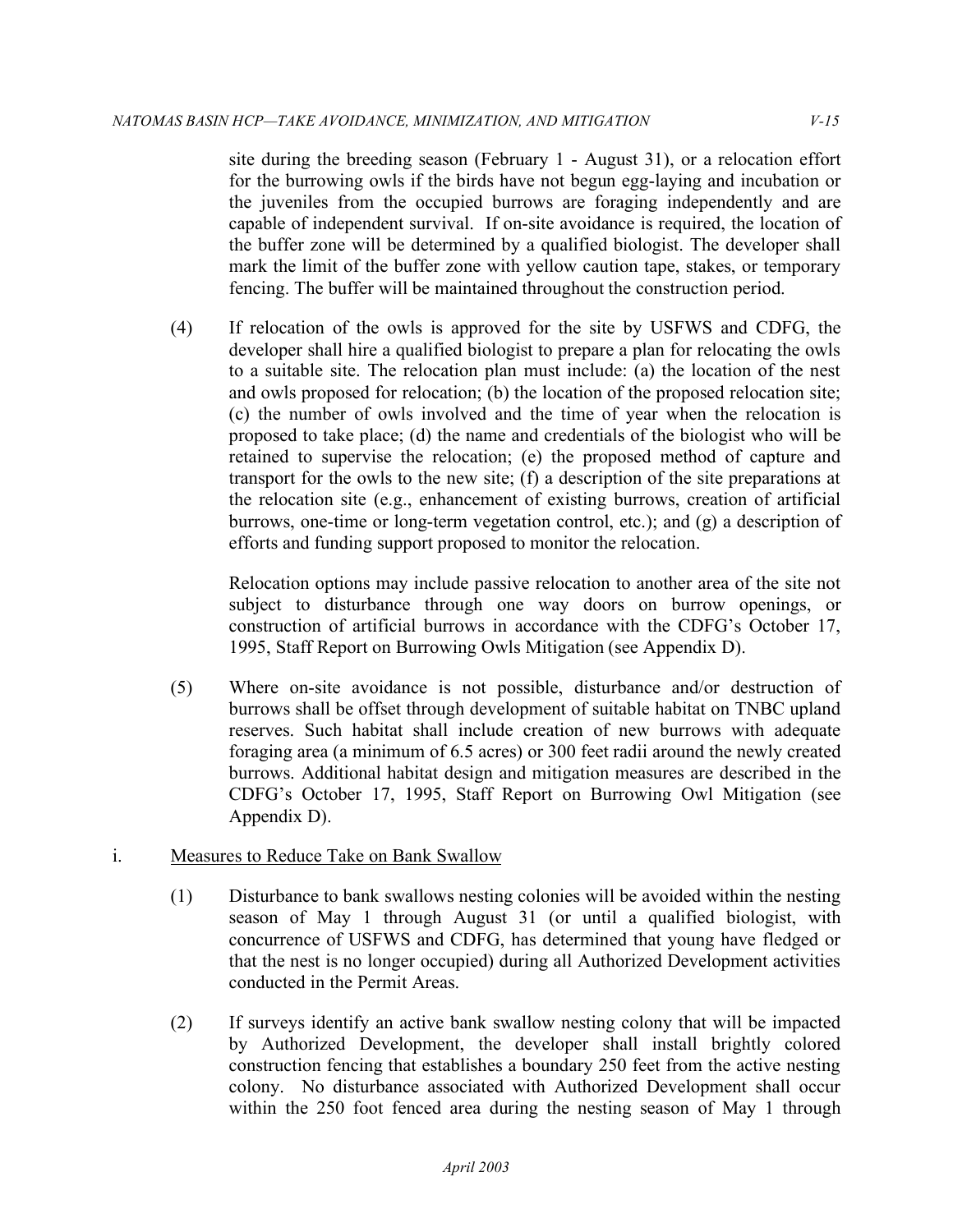August 31. Additionally, disturbance within  $\frac{1}{2}$  mile upstream or downstream of the colony will be avoided if the colony is located upon a natural waterway.

## j. Measures to Reduce Take on Northwestern Pond Turtle

 (1) Take of the northwestern pond turtle as a result of habitat destruction during construction activities, including the removal of irrigation ditches and drains, and during ditch and drain maintenance, will be minimized by the dewatering requirement described above for giant garter snake (see Section 5.a.(3)).

## k. Measures to Reduce Take on California Tiger Salamander

 (1) Prior to approval of an Urban Development Permit, the involved Land Use Agency shall require a pre-construction survey. If a future survey determine the presence of California tiger salamander, the Land Use Agency shall require the developer to consult with USFWS and CDFG to determine appropriate measures to avoid and minimize take of individuals.

## 1. Measures to Reduce Take on Western Spadefoot Toad

 (1) Prior to approval of an Urban Development Permit, the involved Land Use Agency shall require a pre-construction survey. If such survey determines western spadefoot toad are present, the Land Use Agency shall require the developer to consult with CDFG and USFWS to determine appropriate measures to avoid and minimize take of individuals.

## m. Measures to Reduce Take of Vernal Pool Fairy Shrimp, Vernal Pool Tadpole Shrimp, and Midvalley Fairy Shrimp

 (1) Prior to approval of an Urban Development Permit, the involved Land Use Agency shall require a pre-construction survey. If such survey determine vernal pool fairy shrimp, vernal pool tadpole shrimp, and midvalley fairy shrimp are present, the Land Use Agency shall require the developer to consult with USFWS to determine appropriate measures to avoid and minimize take of individuals. Procedures for reviewing projects that could affect vernal pools and vernal pool species are discussed under Section V.A.4 above.

## n. Measures to Reduce Take of Delta Tule Pea

 (1) If Delta tule pea plants are identified through a pre-construction survey, the involved Land Use Agency shall provide notice to USFWS, CDFG and the California Native Plan Society. Under such circumstances, the development proponent shall allow the transplantation of plants prior to site disturbance.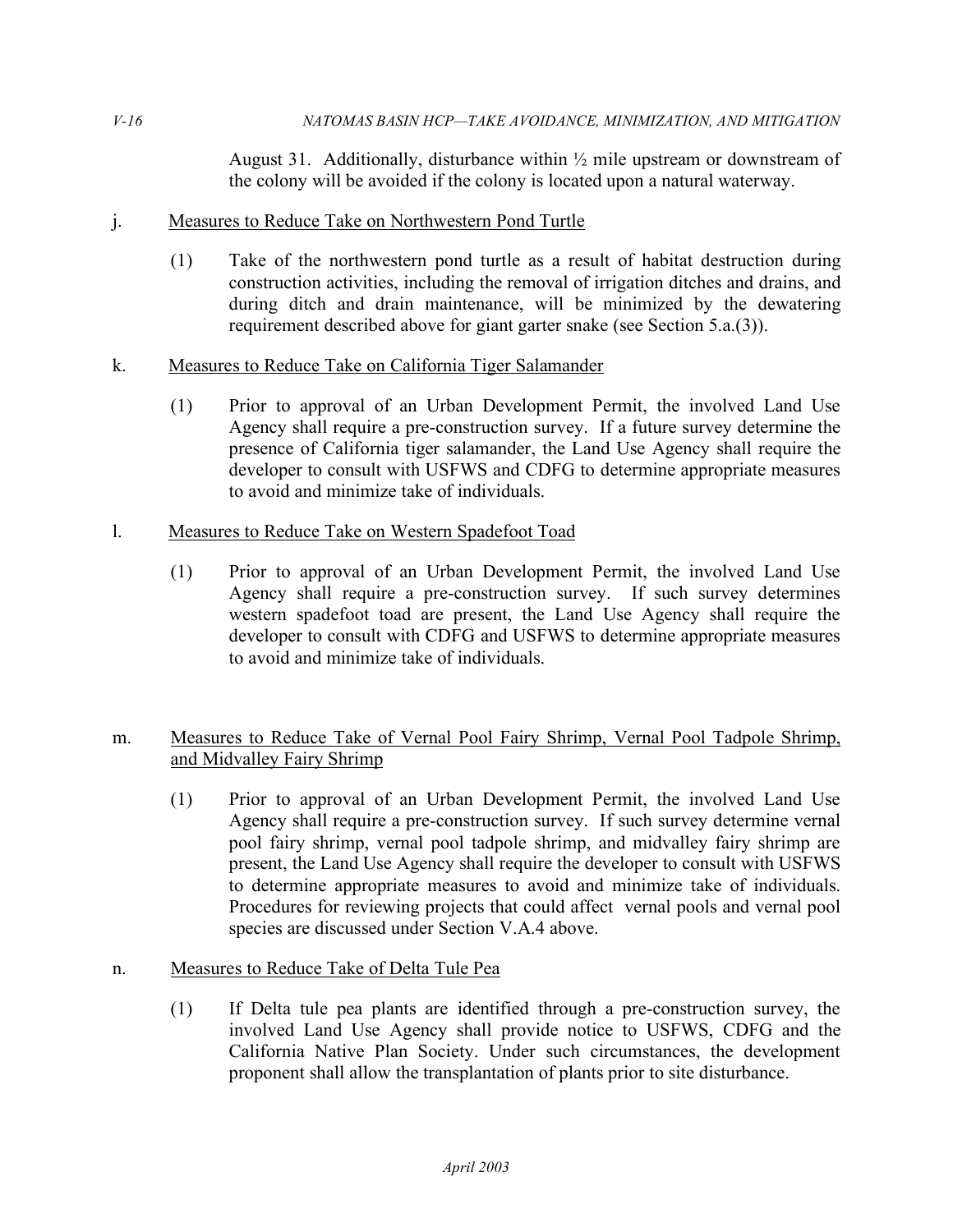#### o. Measures to Reduce Take on Sanford's Arrowhead

 (1) If Sanford's arrowhead plants are identified through a pre-construction survey, the involved Land Use Agency shall provide notice to USFWS, CDFG and the California Native Plant Society. Under such circumstances, the development proponent shall allow the transplantation of plants prior to site disturbance.

### p. Measures to Reduce Take on Boggs Lake Hedge-Hyssop, Sacramento Orcutt Grass, Slender Orcutt Grass, Colusa Grass, and Legenere

 (1) Prior to approval of an Urban Development Permit, the involved Land Use Agency shall require a pre-construction survey. If such survey determines Boggs Lake hedge-hyssop, Sacramento orcutt grass, Slender orcutt grass, Colusa grass, or legenere are present, the Land Use Agency shall require the developer to consult with USFWS to determine appropriate measures to avoid and minimize loss of individuals. If Authorized Development is proposed for areas containing vernal pools, the applicant will be required to complete additional review, permitting and mitigation as described under Section V.A.4.

## **B. THE NATOMAS BASIN CONSERVANCY'S (TNBC) CONSERVATION MEASURES**

 As a Permittee, TNBC shall employ a number of measures to avoid, minimize and mitigate take of Covered Species during the undertaking of the TNBC's Covered Activities. The TNBC's Covered Activities include the acquisition and management of habitat reserves including where approved through site specific management plans, development activities necessary to create suitable supportive habitat for the Covered Species. Chapter IV, the Conservation Plan, outlines a number of actions which the TNBC will use to avoid take in the acquisition and management of habitat reserves. In addition to those measures specified in Chapter IV, the TNBC shall also employ the following measures.

#### **1. General Conservation Strategies**

 The Existing Conditions Biological Assessment, as described in Section IV.D.1.a, shall document the types of habitat present on newly acquired reserves and the Covered Species that might be present on the site. The data collected through the Existing Conditions Biological Assessment shall be utilized to identify general strategies to avoid take of Covered Species during the acquisition, development and management phases of reserve operations. Not less than 30 days prior to commencement of major construction activities on specific reserve sites, TNBC shall conduct a formal pre-construction survey of the site to determine the status and presence of, and likely impacts to, all Covered Species on the site. For purpose of TNBC, major construction shall include site grading or contouring, dredging or filling of ditches or drainage systems, construction of reserve access roads or other structures. Actions involving substantial vegetation removal or the removal shall also be subject to pre-construction survey, which may be more focused to identify the presence of nests of Covered Species, other likely species impacts. TNBC will utilize qualified biological consultants to carry out the pre-construction surveys, and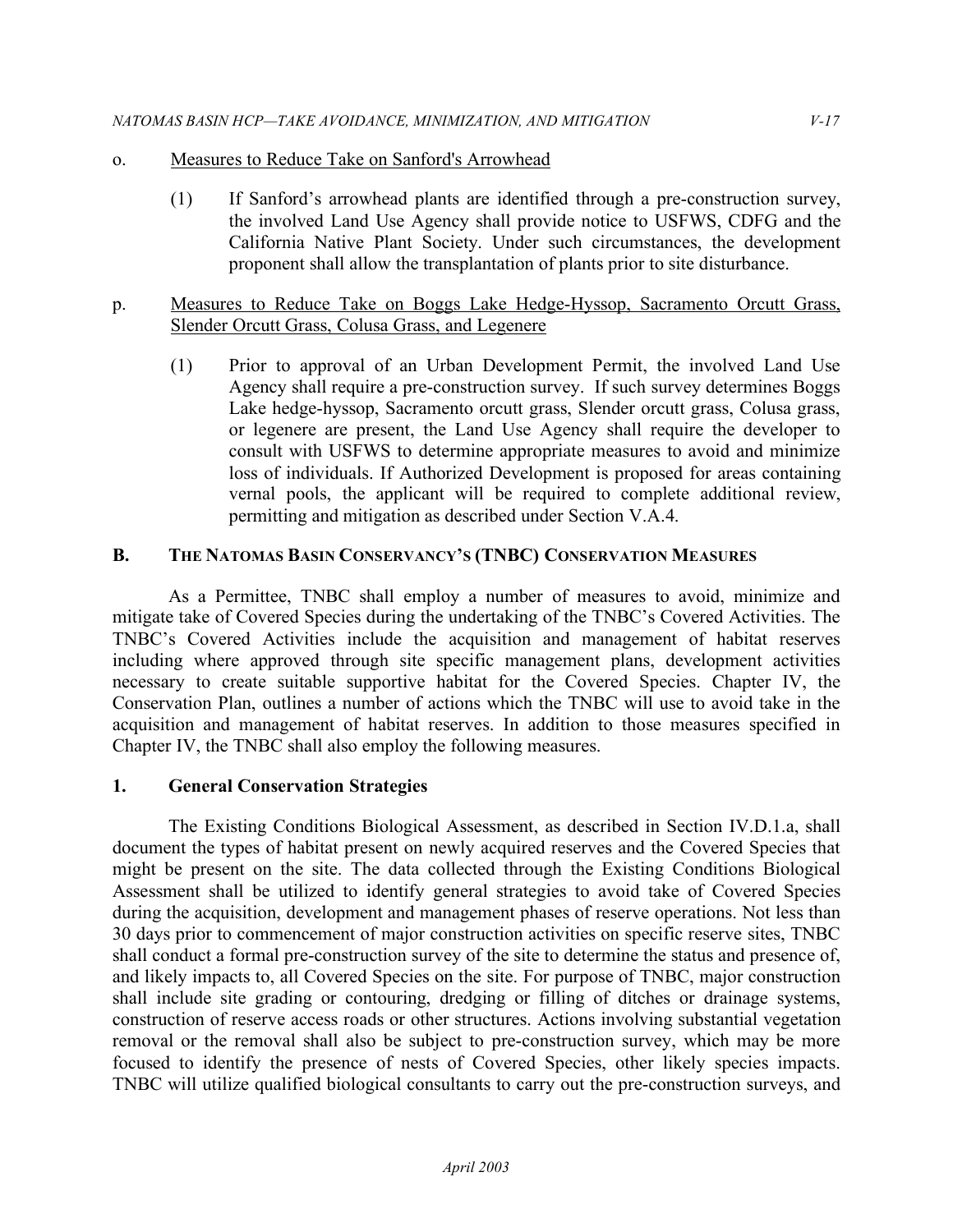as necessary, to implement specific take minimization measures set forth in the NBHCP and approved by the Wildlife Agencies.

### **2. Conservation Strategies for Wetland Species and Reserves**

 The TNBC shall employ the wetland conservation acquisition and management strategies included in Chapter IV.

## **3. Conservation Strategies for Upland Species and Reserves**

 The TNBC shall employ the upland conservation acquisition and management strategies included in Chapter IV.

## **4. Conservation Strategies for Individual Species**

## a. *Giant Garter Snake*

- 1. All construction activity involving disturbance of habitat, such as site preparation and initial grading, will be restricted to the snake's active period (May 1 - September 30).
- 2. Avoid construction activities within 200 feet from banks of giant garter snake aquatic habitat and confine movement of heavy equipment to existing roadways to minimize habitat disturbance to the extent feasible.
- 3. No plastic, monofilament, jute, or similar erosion control matting that could entangle snakes will be placed on a project site when working within 200 feet of snake aquatic or rice habitat. Possible substitutions include coconut coir matting, tactified hydroseeding compounds, or other material approved by the Wildlife Agencies.
- Agencies.<br>4. Pre-construction surveys for the snake, as well as other Covered Species, will be completed for all development projects by a qualified biologist who has been approved by the Service. If snake habitat is found within a specific site, the following additional measures shall be implemented to minimize disturbance of habitat and harassment of the snake, unless that project is specifically exempted by the Service:
	- (a) Between April 15 and September 30, all irrigation ditches, canals, or other aquatic habitat will be completely dewatered, with no puddled water remaining, for at least 15 consecutive days prior to the excavation or filling in of the dewatered habitat. The dewatered habitat will be observed to ensure that it does not continue to support snake prey, which could attract snakes to the project site. If a site cannot be completely dewatered, snake prey items will be removed using netting or other salvage methods.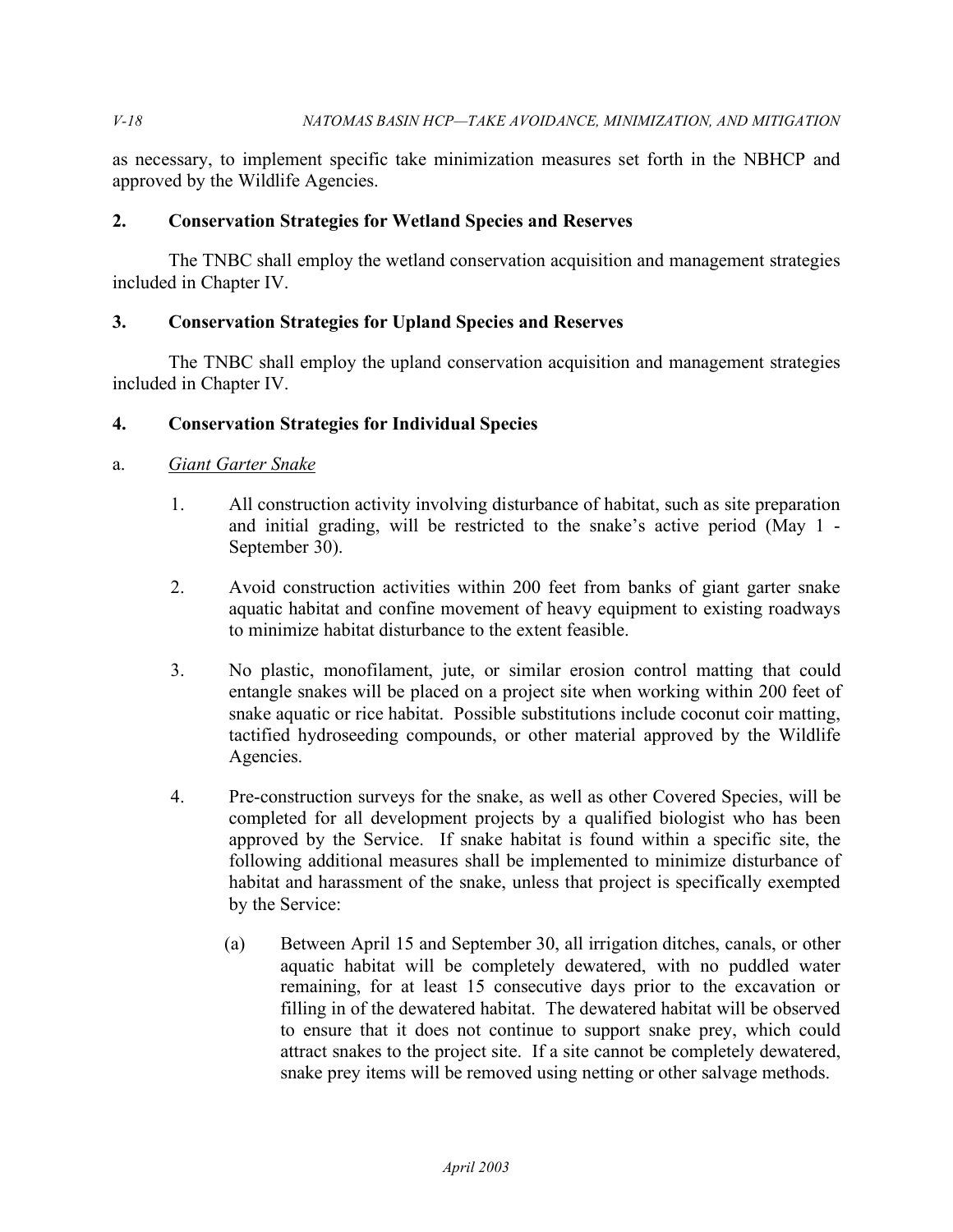- (b) No more than 24-hours prior to the start of construction activities (site preparation and/or grading), the project area shall be surveyed for snakes. If construction activities stop on the project site for a period of two weeks or more, a new snake survey shall be completed no more than 24-hours prior to the re-start of construction activities.
- (c) Clearing will be confined to the minimal area necessary to facilitate construction activities. Snake habitat within or adjacent to the project will be flagged for avoidance. The avoidance area shall be avoided by all construction personnel.
- shall receive Service-approved environmental awareness training. This training instructs workers on how to identify the snake and its habitats and what to do if a snake is encountered during construction activities. An on- site biological monitor will be designated during the training. (d) Construction personnel completing site preparation and grading operations
- (e) If a live snake is found during construction activities, the Service and the project's biological monitor will be immediately notified. The biological monitor, or his/her assignee, shall halt construction in the vicinity of the snake. The snake will be monitored and allowed to leave the area on its own. The monitor shall remain in the area for the remainder of the work day to make sure the snake is not harmed or, if it leaves the site, does not return. Escape routes for the snake should be determined in advance of construction and snakes should always be allowed to leave on their own. If a snake does not leave on its own within one working day, further consultation with the Service will be conducted.
- (f) Upon locating dead, injured or sick Covered Species, the Conservancy or its designated agents shall notify, within one working day, the Service's Division of Law Enforcement (2800 Cottage Way, Sacramento CA 95825) or the Sacramento Fish and Wildlife Office (2800 Cottage Way, Room W- 2605, Sacramento, CA 95825, telephone 916 414-6600). Written notification to both offices will be made within three calendar days and will include the date, time, and location of the finding of a specimen and any other pertinent information.
- (g) Fill or construction debris may be used by the snake as an over-wintering site. Therefore, upon completion of construction activities, any temporary fill and/or construction debris will be removed from the site. If the material is located near undisturbed snake habitat and will be removed between October 1 and April 30, it shall be inspected by a qualified biologist to ensure that snakes are not using it as hibernaculae.
- b. *Swainson's Hawk*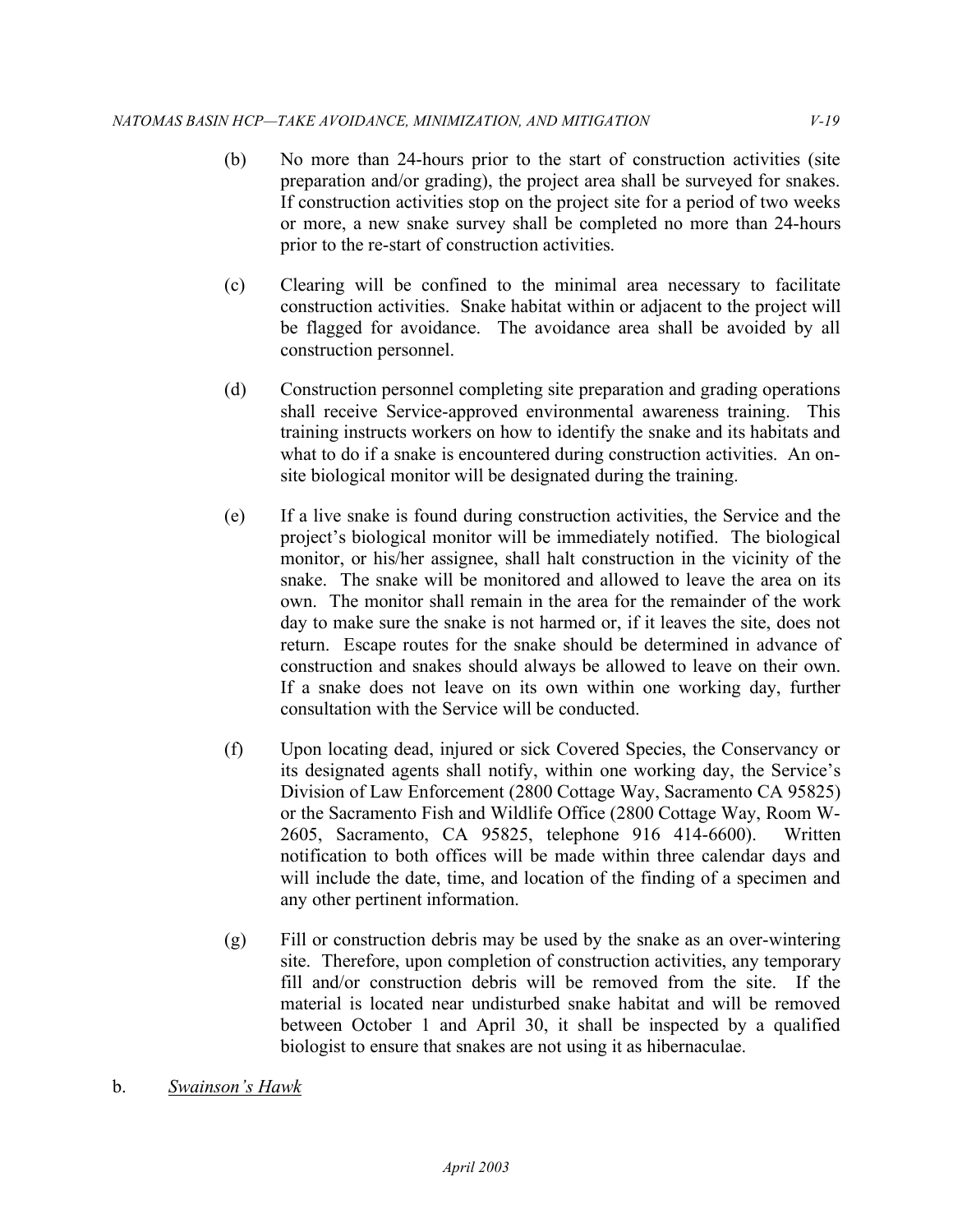TNBC shall implement the following measures to further enhance habitat and to reduce the potential for take of upland Covered Species during improvement, operation and maintenance of TNBC reserves:

- (1) TNBC, in conjunction with the Land Use Agencies, will monitor proposed development in the Swainson's Hawk Zone, where the majority of known Swainson's hawk nest sites are currently located and, hence, much of the general plans and the City's and Sutter County's NBHCP Permit Areas, development in this zone is expected to be limited over the life of the Plan. However, if the NBHCP is amended and such development does occur, Mitigation Lands established for such development shall, likewise, be located within the Swainson's Hawk Zone. In addition, TNBC shall set as a top priority the acquisition of upland reserve sites in the Swainson's Hawk Zone (via easement or land purchase. Further, any reserve lands established in the Swainson's Hawk Zone shall, to the maximum extent possible, be managed to benefit all upland-associated Covered Species, though any management in this zone must be fully consistent with Swainson's hawk biology and needs. Swainson's hawk nesting and foraging in the Basin occurs. Based on existing
- (2) To enhance the success of the species, TNBC reserves shall include tree plantings of valley oaks (quercus lobata), cottonwoods (populus fremontii), various willow including black willow or other suitable species to recreate suitable nesting sites for the Swainson's hawk over the life of the Plan. Such tree planting shall be in including agricultural areas managed by TNBC. reasonable proximity to upland foraging areas covered by the conservation plan
- (3) For rice fields operated by TNBC, rice production practices to increase habitat for Swainson's hawk shall be incorporated. This includes allowing at least 10% of rice fields to fallow each year as well as allowing foraging before and after rice flooding. It is estimated that during the time hawks are present in the Basin, drained or flooded rice fields provide foraging habitat for an average of 2 months every year. Additionally, it is expected, that wildlife friendly agricultural practices (organic farming, providing crop residual for rodent production, similar to those used at the nearby Cosumnes River Preserve), will greatly increase the habitat value of ricelands to the hawk and other Covered Species.
- (4) Where possible develop or restore upland components of wetland reserves such that upland Covered Species, including the Swainson's hawk also benefit from the habitat. Thus, wetland reserves, along with the upland reserves described above will help offset habitat losses affecting the Swainson's hawk within the NBHCP Plan Area. Also, the upland component of wetland reserves will benefit some of the upland Covered Species, especially those that also have wetland habitat needs (e.g., the tricolored blackbird).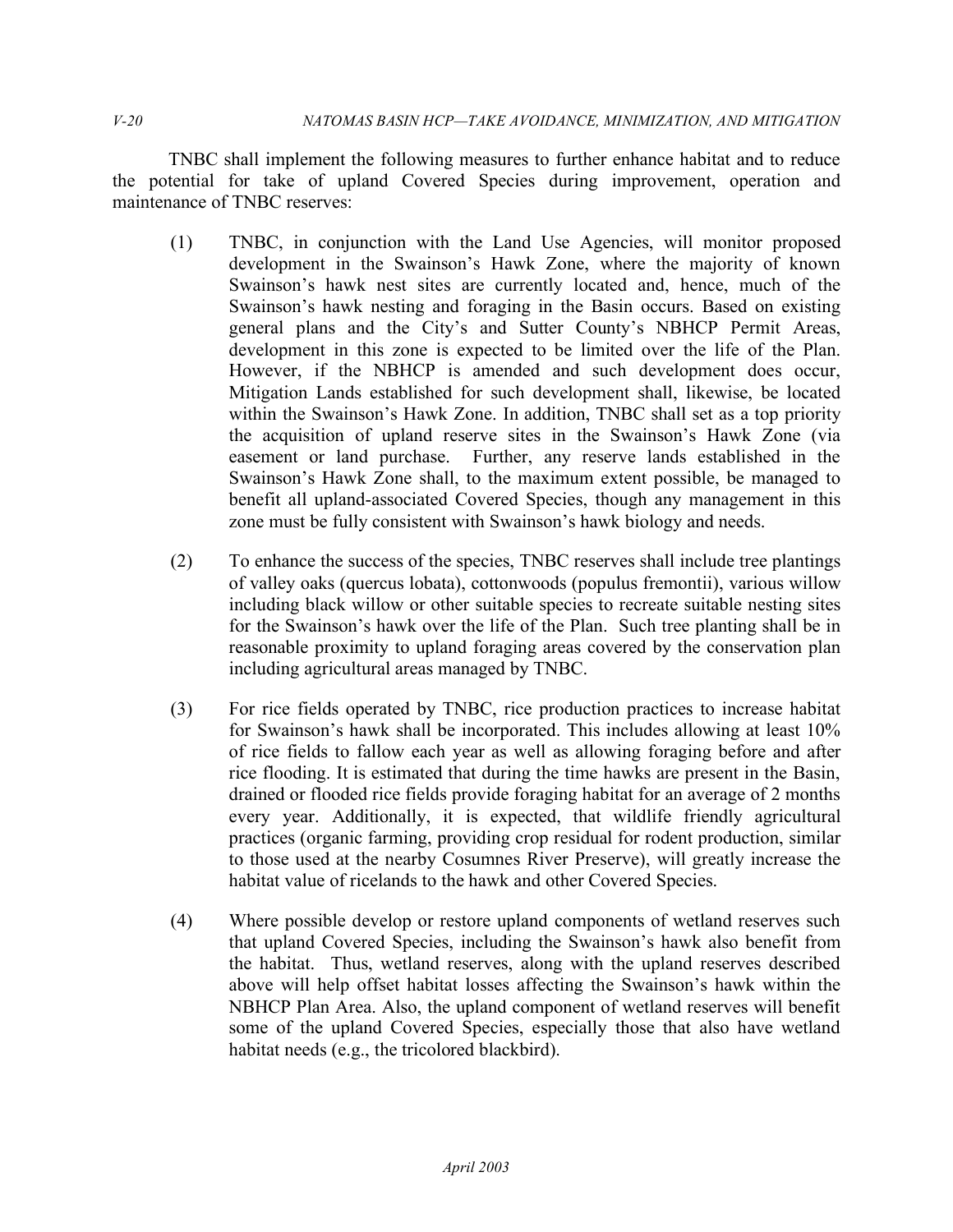- (5) Utilize best management practices to ensure availability of food sources for Swainson's hawk including meadow mice (Microtus californicus) and insects. In the Central Valley, meadow mice and insects make up a significant portion of the Swainson's hawk's diet. In the management of nearby similarly designed preserves (e.g., Beach Lake Mitigation Bank, Stones Lakes National Wildlife Refuge), the increased availability of water in previously dry grasslands has increased Microtus abundance (Caltrans, 1991). This would be expected given the biological requirement of Microtus for green food. This species has been found to increase its reproductive rate nearly ten-fold in the presence of persistent green food over dry grasses (Batzli, 1986; Bowen, 1987; Gill, 1976). Those green plant species generally preferred by Microtus (bent grass, chickweed, bedstraw, sorrel, plantain and bromus) are tolerant of limited inundation and will do well in a seasonally wetland environment, as well as those ruderal habitats associated with agricultural and water conveyance systems (Ostfeld and Klosterman, 1986). It is expected that the Water Agencies' Covered Activities on nearly 250 miles of canals, improved agricultural practices timing of water management (floodup and drawdown) on reserve lands, and the increase in edge or ecotone between upland and wetland habitats will greatly enhance upland habitat values for Swainson's hawk.
- (6) Specific plans for acquisition of upland habitat reserve lands will be determined by TNBC in consultation with the Technical Advisory Committee, by applying the objectives and criteria described above, and consistent with the requirements described in Chapter IV. Specific management plans for reserve sites providing Swainson's hawk habitat will be developed as described in Chapter IV.
- (7) Upland reserves will initially be designed to maintain existing Swainson's hawk populations and, where possible, to increase such populations through the tree planting program. However, such reserves will be re-designed, as necessary, to meet Swainson's hawk recovery plan goals, once a Swainson's Hawk Recovery Plan is prepared and approved by CDFG.
- (8) Reserve design will use wildlife friendly agricultural practices. For health and safety reasons rodent control measures will be limited to that necessary to maintain structurally sound flood control levees within the Basin.

## *Measures to Reduce Swainson's Hawk Nest Disturbance*

 (1) Prior to the commencement of development activities at any reserve site within the NBHCP area, a pre-construction survey shall be completed by TNBC to determine whether any Swainson's hawk nest trees will be removed on-site or active Swainson's hawk nest sites occur on or within ½ mile of the development site. These surveys shall be conducted according to the Swainson's Hawk Technical Advisory Committee's (May 31, 2000) methodology or updated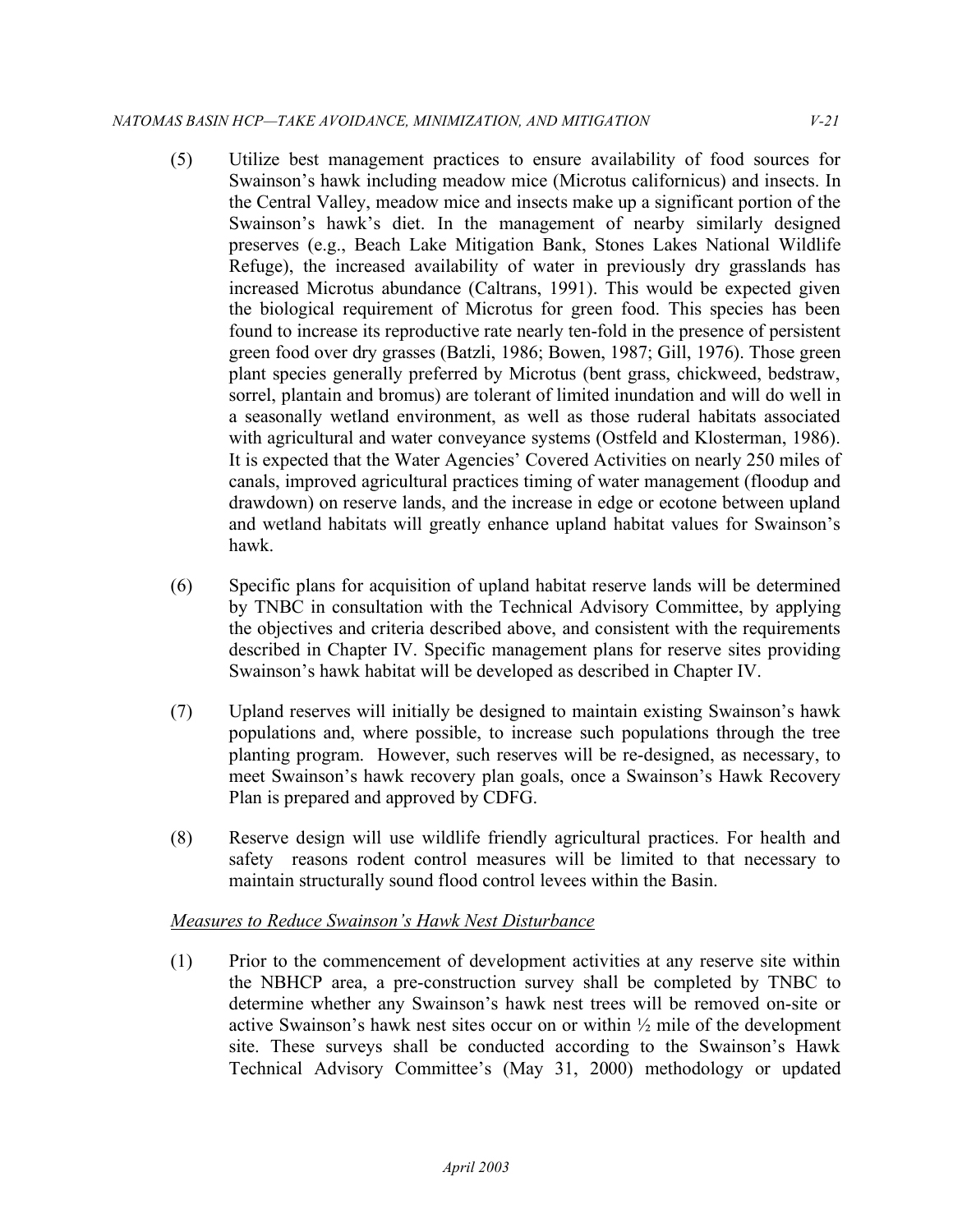methodologies, as approved by the site specific management plan for the reserve site.

- (2) If an active Swainson's hawk nest is identified, no new disturbances (e.g., heavy equipment operation associated with construction) will occur within  $\frac{1}{2}$  mile of an active nest site between March 15 and September 15. If the active site is located within  $1/4$  mile of existing urban development the no new disturbance zone can be limited to the  $1/4$  mile versus  $\frac{1}{2}$  mile. Routine disturbances such as agricultural activities, commuter traffic and routine facility maintenance activities within ½ mile of an active nest site are not restricted.
- (3) If practicable, disturbance or destruction of Swainson's hawk nest sites shall be entirely avoided by designing the project (including construction activities) to maintain the year-round integrity of the nest site.
- (4) If practicable, disturbance or destruction of Swainson's hawk nest sites shall be avoided during the active nesting season through seasonal use or other restrictions that apply annually or as needed.
- (5) Where disturbance of a Swainson's hawk nest cannot be avoided, such disturbance shall be temporarily avoided (i.e., defer construction activities until after the nesting season) and then if unavoidable, the nest tree may by destroyed during the non-nesting season. For purposes of this provision the Swainson's hawk nesting season is defined as March 15 to September 15. If any tree must be removed that has an active nest in the year the impact is to occur, the tree removal should only occur between September 15 and February 1.
- (6) Disturbance should be avoided within  $\frac{1}{2}$  mile of an active nest between March 15 through August 15, or until fledglings are no longer dependent on nest tree habitat (which could be as late as September 15).
- (7) If a Swainson's hawk nest tree is to be removed and fledglings are present the tree may not be removed until September 15 or until the CDFG has determined that the young have fledged and are no longer dependent upon the nest tree.

## *Measures to Prevent the Loss of Swainson's Hawk Nest Trees*

As part of the Urban Development Permit process, the Land Use Agencies will seek to preserve valley oaks, tree groves, riparian habitat and other large trees wherever and whenever possible on publicly owned or controlled lands.

## *Measures to Mitigate the Loss of Swainson's Hawk Nest Trees*

TNBC shall plant replacement trees in upland reserve areas and where appropriate on the edges of wetland reserves. These trees may be contributed to the reserve as part of the Land Use Agencies' tree mitigation program or may be determined to be important to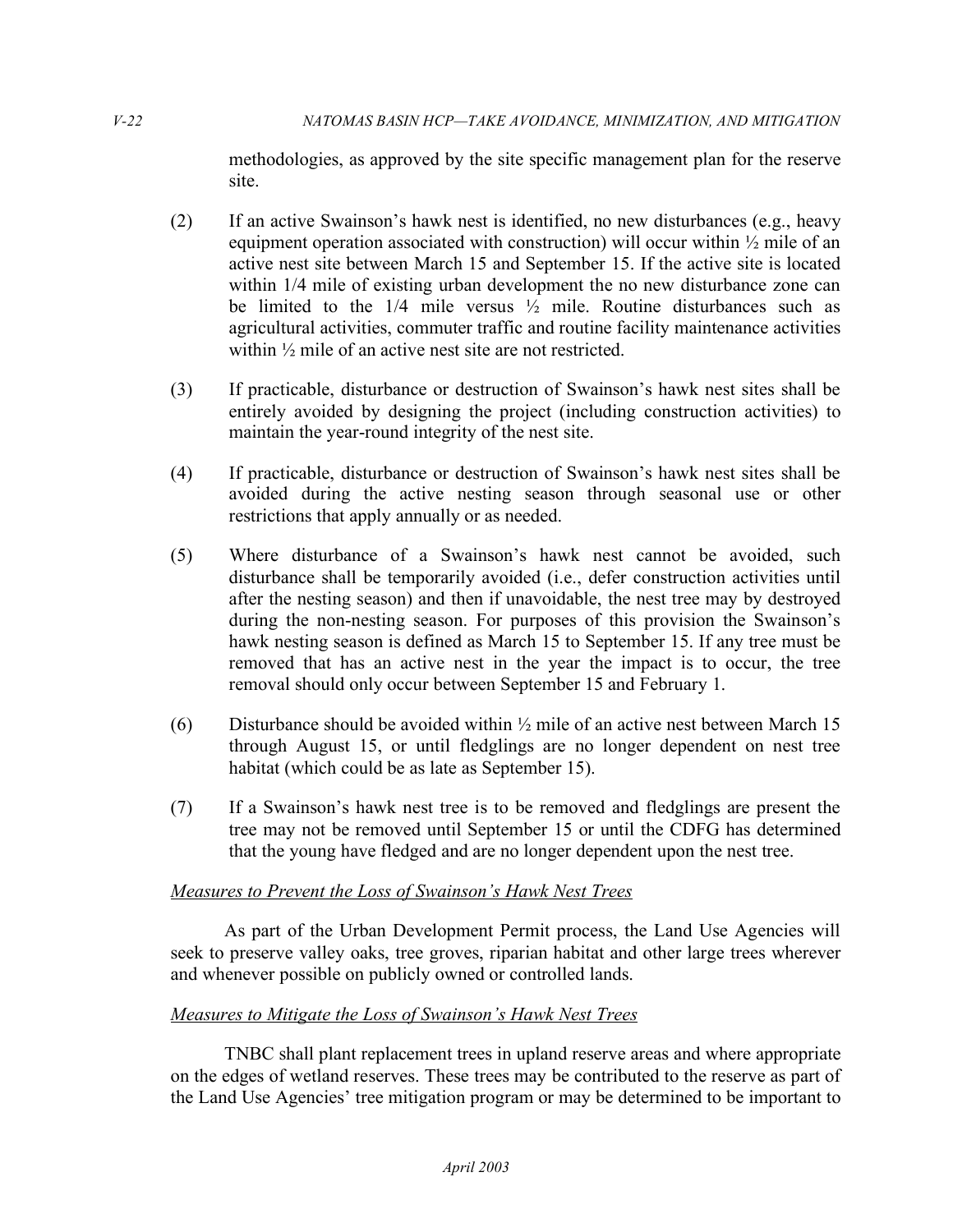the habitat enhancement of objectives of the site. The replacement mitigation trees shall include a variety of native tree species with differing growth rates, maturation and life span. This will ensure that nesting habitat will be available quickly (5 to 10 years in the case of cottonwoods and willows) and in the long term (i.e., valley oaks, black walnut and sycamores). Trees shall be sited on reserves in proximity to hawk foraging areas.

# c. *Tricolored Blackbird (Foraging)*

- (1) As part of baseline species survey for each reserve and as part of the annual survey of reserves, any colonization by tricolored blackbirds shall be recorded by location and if possible, with a population estimate and activity description.
- (2) Where tricolored blackbirds have been observed in colonies (active nesting and foraging), the nesting area and a reasonable foraging area adjacent to the nesting area within the reserve shall be identified and incorporated into the site specific plan, or if necessary accommodated through adaptive management of an existing developed reserve.
- (3) In order to enhance wetland to upland edges of reserves to attract tricolored blackbirds, plantings of wild rose, tule and cattails shall be incorporated in habitat reserve units where biologically appropriate.
- (4) During the nesting season, disturbance of foraging areas adjacent to active nest sites or previously active nest sites on reserve lands shall be avoided to the maximum extent possible. If nests are occupied, a reasonable buffer of foraging lands adjacent to the nest shall be marked and protected on reserve lands.

## *Tricolored Blackbird (Nesting)*

 (1) Disturbance to tricolored blackbird nesting colonies will be strictly avoided within the nesting season (April 1 to July 1 or while birds are present) during TNBC development and management activities undertaken on TNBC property in wetland and upland reserve areas unless approved by the Wildlife Agencies. In accordance with the Migratory Bird Treaty Act, disturbance to active (occupied) nesting colonies will be avoided during the nesting season. A boundary shall be established (through a method determined by TNBC and in consultation with the TAC) to establish a boundary 500 feet from the active nest site on reserve lands. No disturbance associated with TNBC reserve construction, such as major grading operations, shall occur within the designated 500 foot buffer of the reserve during the nesting season of April 1 through July 1 or while birds are present, unless a qualified biologist, with concurrence of USFWS and CDFG, determines young have fledged and nest sites are no longer active. Routine disturbances such as agricultural activities and TNBC reserve management within 500 feet of an active nest site are not restricted so long as no physical disturbance to the nest site occurs.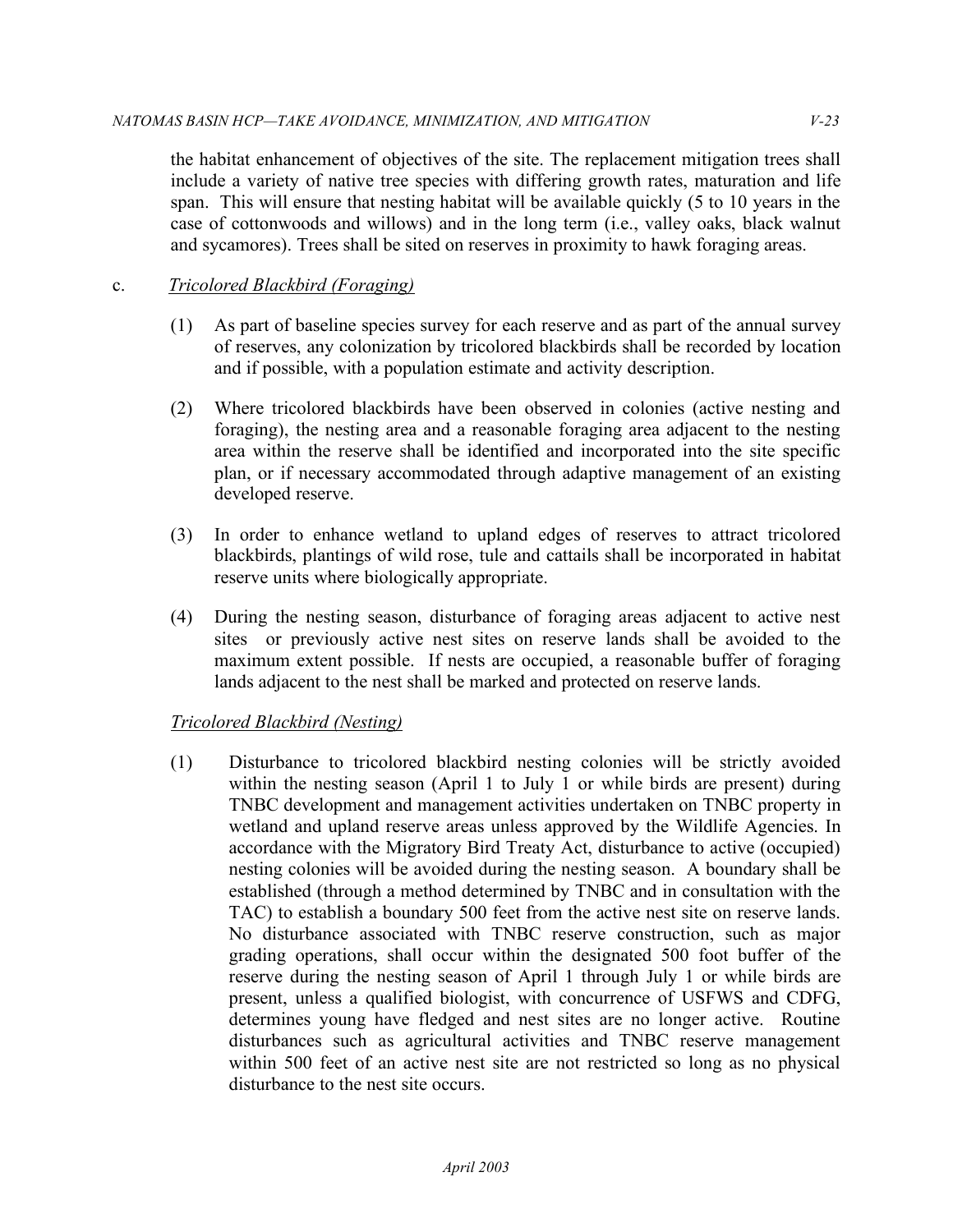- (2) During the nesting season, disturbance of foraging areas adjacent to active nest sites or previously active nest sites on reserve lands shall be avoided to the maximum extent possible. If nests are occupied, a reasonable buffer of foraging lands adjacent to the nest shall be marked and protected on reserve lands if construction or major grading operations are occurring on the Reserve.
- (3) Plantings of wild rose, tule and cattails shall be incorporated in habitat reserve units where biologically appropriate to enhance tricolored blackbird nesting habitat.
- d. *Loggerhead Shrike* 
	- (1) TNBC shall encourage and maintain loggerhead shrike perching and nesting sites to the maximum extent practicable on all Conservancy lands.
	- (2) TNBC shall avoid disturbance to loggerhead shrike nest sites and disturbance of the loggerhead shrike during nesting season during reserve management and enhancement activities to the maximum extent practicable unless otherwise approved by TNBC in consultation with the TAC.
	- (3) If the loggerhead shrike nests on a TNBC reserve, TNBC shall identify and mark (through a method determined appropriate by TNBC and in consultation with the TAC) a buffer extending 100 feet from the active nest on reserve lands. No disturbance associated with TNBC reserve construction, such as major grading activities, shall occur within the 100 foot marked area during the nesting season of March 1 through July 31, unless a qualified biologist, with concurrence of the Wildlife Agencies, determines young have fledged or that the nest is no longer occupied. Routine disturbances such as agricultural activities and TNBC reserve management within 100 feet of an active nest site are not restricted so long as no physical disturbance to the nest site occurs.
- e. *Burrowing Owl* 
	- (1) TNBC will avoid disturbance to active burrowing owl nesting burrows during reserve management activities to the maximum extent practicable. Disturbance to burrowing owl nesting colonies will be strictly avoided within the nesting season (February 1 through August 31) or while birds are present unless otherwise approved by the Wildlife Agencies. The Guidelines for Burrowing Owl Mitigation (Appendix D) shall be utilized to the extent practicable to avoid active nests during reserve construction and management activities.
	- (2) TNBC shall utilize applicable Service or CDFG approved burrowing owl recovery or management plans, and the Adaptive Management provisions described in Section VI.F of this document to implement any additional conservation measures deemed appropriate should use of the Plan Area by this species appreciably increase at any time in the future.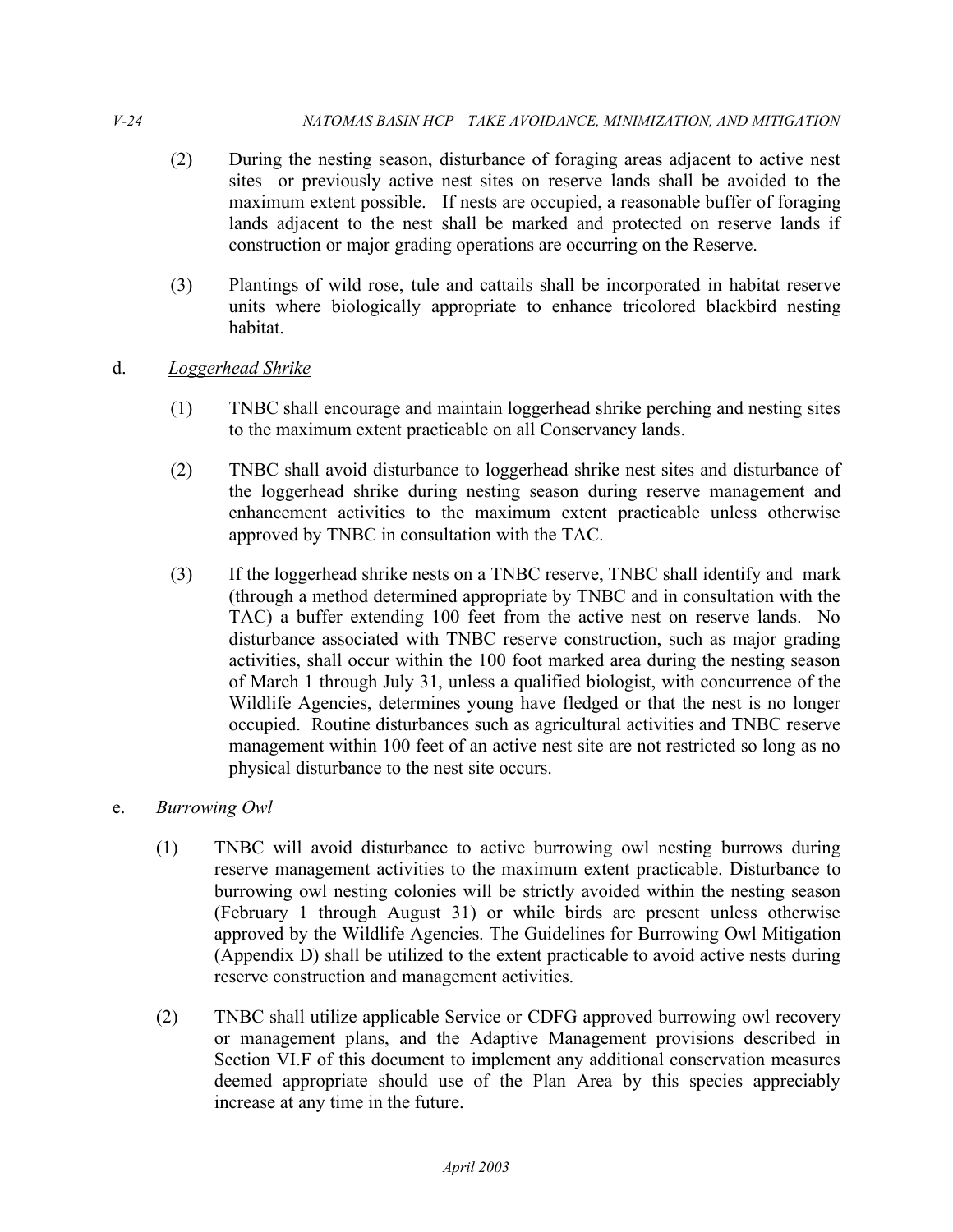#### *NATOMAS BASIN HCP—TAKE AVOIDANCE, MINIMIZATION, AND MITIGATION V-25*

- (3) In upland reserve areas, TNBC may be asked to create new burrowing owl habitat by creating new burrows or restoring old burrows, based on avoidance, minimization and mitigation measures applied by the Land Use Agency Permittees to proponents of Authorized Development (see Section V.A.5.h). New habitat shall include adequate foraging area around the burrow, and burrow design shall be done in consultation with qualified biologists. Additional habitat design and mitigation measures are described in the CDFG's October 17, 1995, Staff Report on Burrowing Owl Mitigation (see Appendix D).
- f. *Bank Swallow* 
	- (1) TNBC will avoid disturbance to active bank swallow nesting burrows during reserve management activities to the maximum extent practicable.
	- (2) TNBC shall utilize applicable Service or CDFG approved bank swallow recovery or management plans, and the Adaptive Management provisions described in Section VI.F of this document to implement any additional conservation measures deemed appropriate should use of the Plan Area by this species appreciably increase at any time in the future.
	- (3) Disturbance to bank swallow nesting colonies will be strictly avoided within the nesting season (May 1 through August 31 or until a qualified biologist, with concurrence of USFWS and CDFG, has determined that young have fledged or that the nest is no longer occupied) during TNBC reserve development and management activities unless otherwise approved by the Wildlife Agencies.
	- (4) If surveys identify an active bank swallow nesting colony that will be impacted by TNBC activities, TNBC shall identify and mark (through a method to be determined by TNBC in consultation with the TAC) a boundary 250 feet from the active nesting colony on reserve lands. No disturbance associated with TNBC activities shall occur within the 250 foot marked area of the reserve during the nesting season of May 1 through August 31. Additionally, disturbance within ½ mile upstream or downstream of the colony on reserve lands will be avoided if the colony is located upon a natural waterway. Routine disturbances such as agricultural activities and TNBC reserve management within 250 feet of an active nesting colony or within ½ mile upstream or downstream of an active nesting colony are not restricted so long as no physical disturbance to the nest site occurs.

## g. *Aleutian Canada Goose*

 TNBC shall utilize applicable Service approved Aleutian Canada goose recovery or management plans, and the Adaptive Management provisions described in this document, to implement any additional conservation measures deemed appropriate should use of the Plan Area by this species appreciably increase at any time in the future.

h. *White-faced Ibis*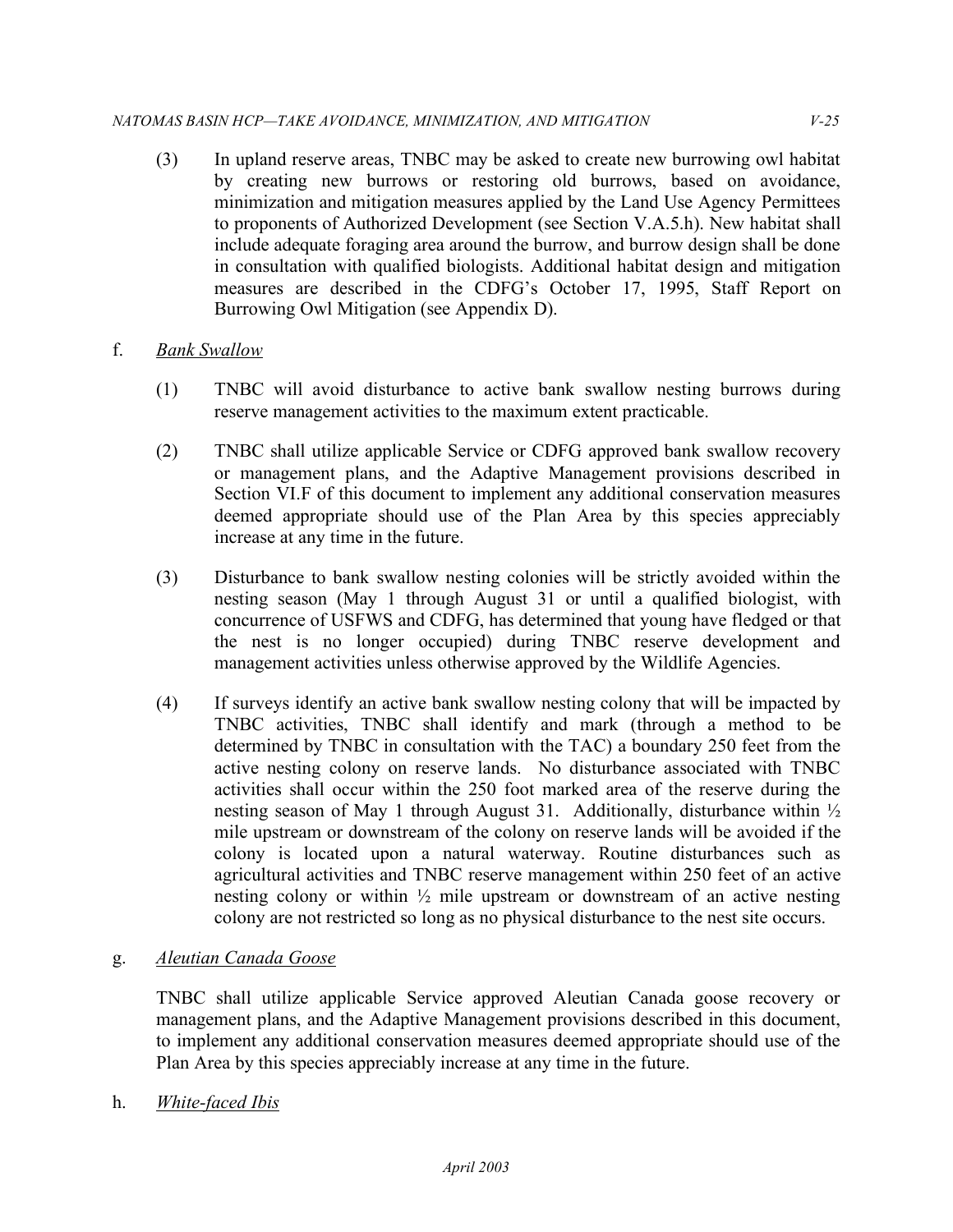- (1) TNBC shall utilize applicable Service approved white-faced ibis recovery or management plans, and the Adaptive Management provisions described in this should use of the Plan Area by this species appreciably increase at any time in the document, to implement any additional conservation measures deemed appropriate future.
- (2) Disturbance to white-faced ibis nesting colonies by TNBC reserve construction activities will be strictly avoided within the nesting season (May 15 to August 31 or while birds are present, or until a qualified biologist, with concurrence of the Wildlife Agencies, has determined that young have fledged or that the nest is no longer occupied). During the nesting season, a foraging buffer 1/4 mile in width shall be identified around any active nest site to ensure minimal disturbance to the nest and nearby foraging areas on reserve lands. Routine disturbances such as agricultural activities and TNBC reserve management within 250 feet of an active nesting colony are not restricted so long as no physical disturbance to the nest site occurs.
- i. *Northwestern Pond Turtle*

 TNBC shall consult with northwestern pond turtle researchers and experts periodically during implementation of the NBHCP to determine what, if any, conservation opportunities for this species might exist within TNBC's reserve system. TNBC shall implement such conservation measures through the Plan's Adaptive Management provisions as appropriate. Such opportunities might include, but are not limited to, provision of suitable upland habitat for nesting (e.g., unshaded slopes), plentiful basking sites (e.g., floating snags), and shallow water with dense emergent and submergent vegetation for juveniles.

- j. *Valley Elderberry Longhorn Beetle (VELB)* 
	- (1) During reserve development activities, impacts to VELB habitat will be avoided whenever possible. Projects will be designed to avoid stands of elderberry bushes and to avoid isolation of the plants from other nearby populations to the maximum extent practicable. Pre-construction surveys at the construction impact site will be conducted to assess the appropriate amount of mitigation.
	- (2) If elderberry plants cannot be avoided, they should be transplanted during the dormant season (November 1 to February 15) to an area protected in perpetuity and approved by the USFWS.
	- (3) Replacement seedling plants will be provided at a ratio of 2 to 1 through 5 to 1 depending on the extent of beetle utilization of the plants moved or lost. An 1,800-square foot area will be provided for each transplanted elderberry shrub or every five elderberry seedling plants.
- k. *California Tiger Salamander*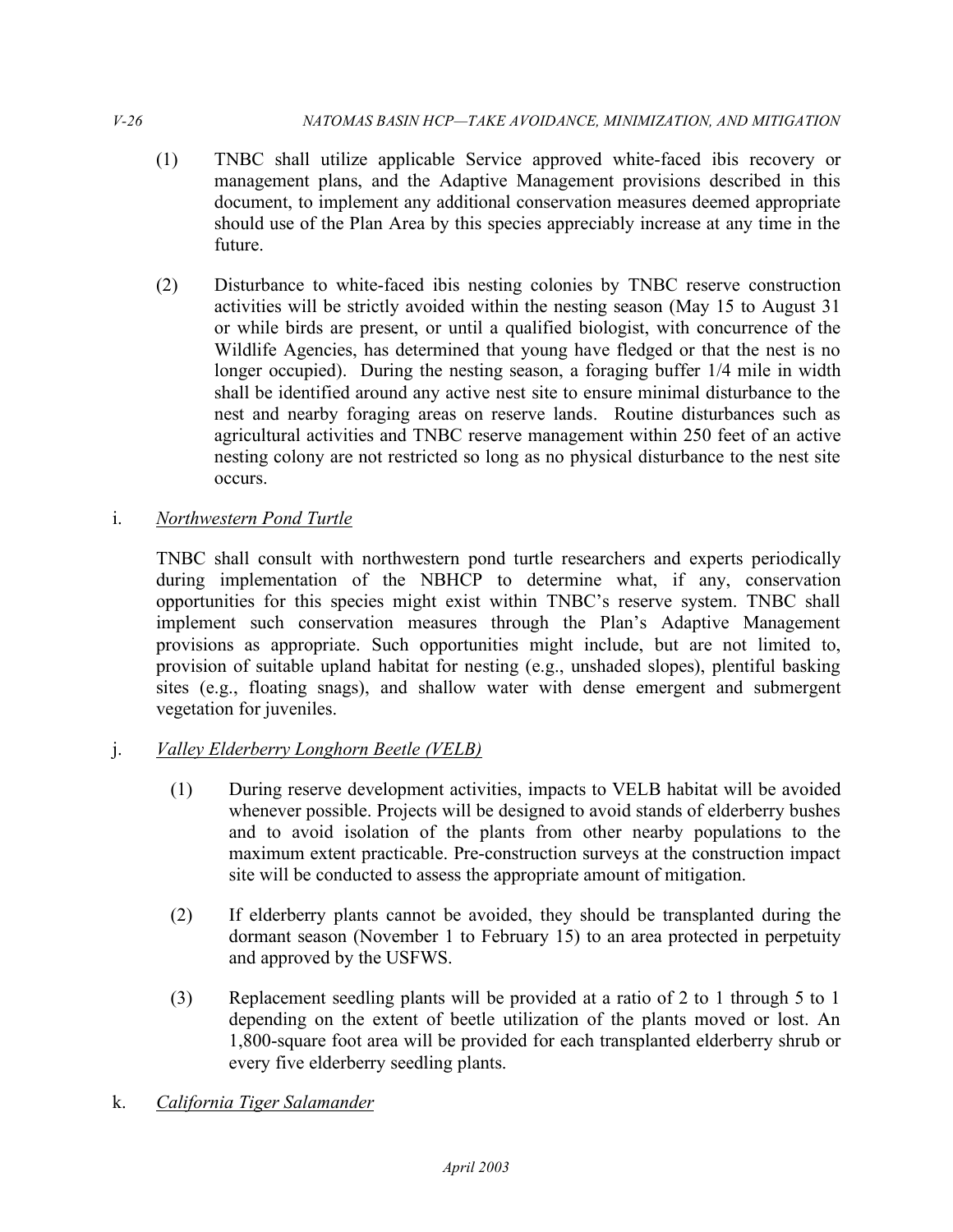TNBC shall consult with the TAC and California tiger salamander researchers experts periodically during implementation of the Plan to determine what, if any, additional conservation opportunities for this species might exist within the Plan's proposed reserve system. TNBC shall implement such conservation measures through the Plan's Adaptive Management and the Site Specific Management Plans prepared for reserve sites as appropriate. In the event preconstruction surveys or other scientific evidence show that the California tiger salamander is impacted by authorized development, TNBC shall create habitat within reserve sites that is conducive to California tiger salamanders, such as stock ponds or "artificial" vernal pools with nearby natural materials for cover such as logs or large rocks. Possible relocation of tiger salamanders from the site to be impacted or elsewhere in the Basin into the TNBC reserve system may be considered if preconstruction surveys or other NBHCP monitoring show the species is impacted by Authorized Development.

## l. *Western Spadefoot Toad*

 TNBC shall consult with the TAC and western spadefoot toad experts periodically during implementation of the NBHCP to determine what, if any, additional conservation opportunities for this species might exist within the Plan's proposed reserve system. TNBC shall implement such conservation measures through the Plan's Adaptive Management provisions and through the Site Specific Management Plans prepared for each reserve site as appropriate. In the event preconstruction surveys or other scientific evidence show that the western spadefoot toad is impacted by authorized development, TNBC shall create habitat within reserve sites that is conducive to western spadefoot toads, such as areas of slow-moving waters such as pools and plunge pools of small creeks, and short grasses with sandy or gravelly soils, and other grassy areas.

### m. *Vernal Pool Fairy Shrimp, Vernal Pool Tadpole Shrimp and Midvalley Fairy Shrimp*

 TNBC shall consult with the TAC, and fairy shrimp and tadpole shrimp experts periodically during implementation of the NBHCP to determine what, if any, additional conservation opportunities for vernal pool fairy shrimp, vernal pool tadpole shrimp and midvalley fairy shrimp might exist within the proposed reserve system. In the event preconstruction surveys or other scientific information document impacts to these species from authorized development, TNBC shall implement such conservation measures through the Plan's Adaptive Management provisions and Site Specific Management Plan prepared for each reserve site as appropriate.

#### n. *Delta Tule Pea*

 (1) TNBC shall evaluate the potential for, and as appropriate, implement measures to further the conservation of Delta tule pea within the NBHCP's reserve system through appropriate means. In the event preconstruction surveys or other scientific documentation indicate impacts to the Delta Tule Pea as a result of authorized development, the TNBC's adaptive management program and Site Specific Management Plan process shall be used to further the conservation of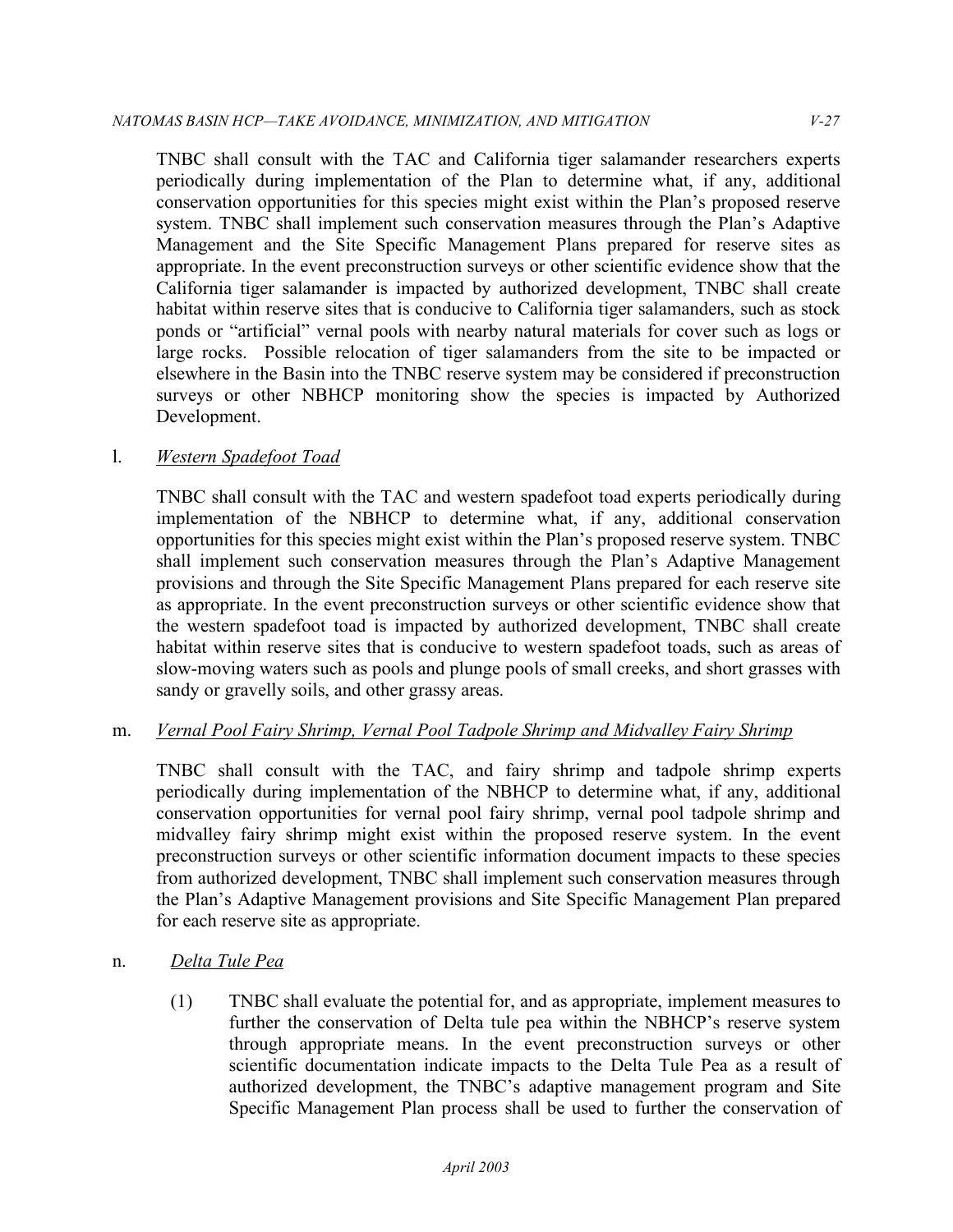the species including but not limited to, introduction of the plant into suitable locations on TNBC reserve sites.

 (2) TNBC shall monitor any known populations of plant Covered Species within the NBHCP area.

## o. *Sanford's Arrowhead*

- (1) TNBC shall evaluate the potential for, and as appropriate, implement measures to further the conservation of Sanford's arrowhead within the NBHCP's reserve system through appropriate means. In the event preconstruction surveys or other scientific documentation indicate impacts to the Delta Tule Peas as a result of authorized development, the TNBC's adaptive management program and Site Specific Management Plan process shall be used to further the conservation of the species including but not limited to, introduction of the plant into suitable locations on TNBC reserve sites.
- (2) TNBC shall monitor any known populations of plant Covered Species within the NBHCP area.

## p. *Other Covered Plant Species*

 TNBC shall evaluate the potential for, and as appropriate, implement measures to further the conservation of covered plant species within the NBHCP's vernal pool areas or its wetland reserve system through appropriate means. In the event preconstruction surveys or other scientific documentation indicate impacts to Bogg's Lake hedge-hyssop, Sacramento orcutt grass, Slender orcutt grass, Colusa grass and/or legenere as a result of authorized development, the TNBC's adaptive management program and Site Specific Management Plan process shall be used to further the conservation of the species including but not limited to, introduction of the impacted plant species into suitable locations on TNBC reserve sites. Bogg's Lake hedge-hyssop, Sacramento orcutt grass, Slender orcutt grass, Colusa grass and legenere into vernal pool areas or other suitable locations in the NBHCP area.

### **C. WATER AGENCIES' CONSERVATION MEASURES**

 The following provisions were developed through preliminary consultations between the NBHCP Permittees, the Water Agencies and the Wildlife Agencies. At such time as the Water Agencies seek Incidental Take Permits through this NBHCP, the following covered activities and conservation measures will be reviewed and revised as determined necessary by the Wildlife Agencies.

 The Water Agencies (RD 1000 and Natomas Mutual collectively) shall employ various conservation measures to avoid and minimize take of Covered Species during the Water Agencies' operations and maintenance. Described below are the Water Agencies' Covered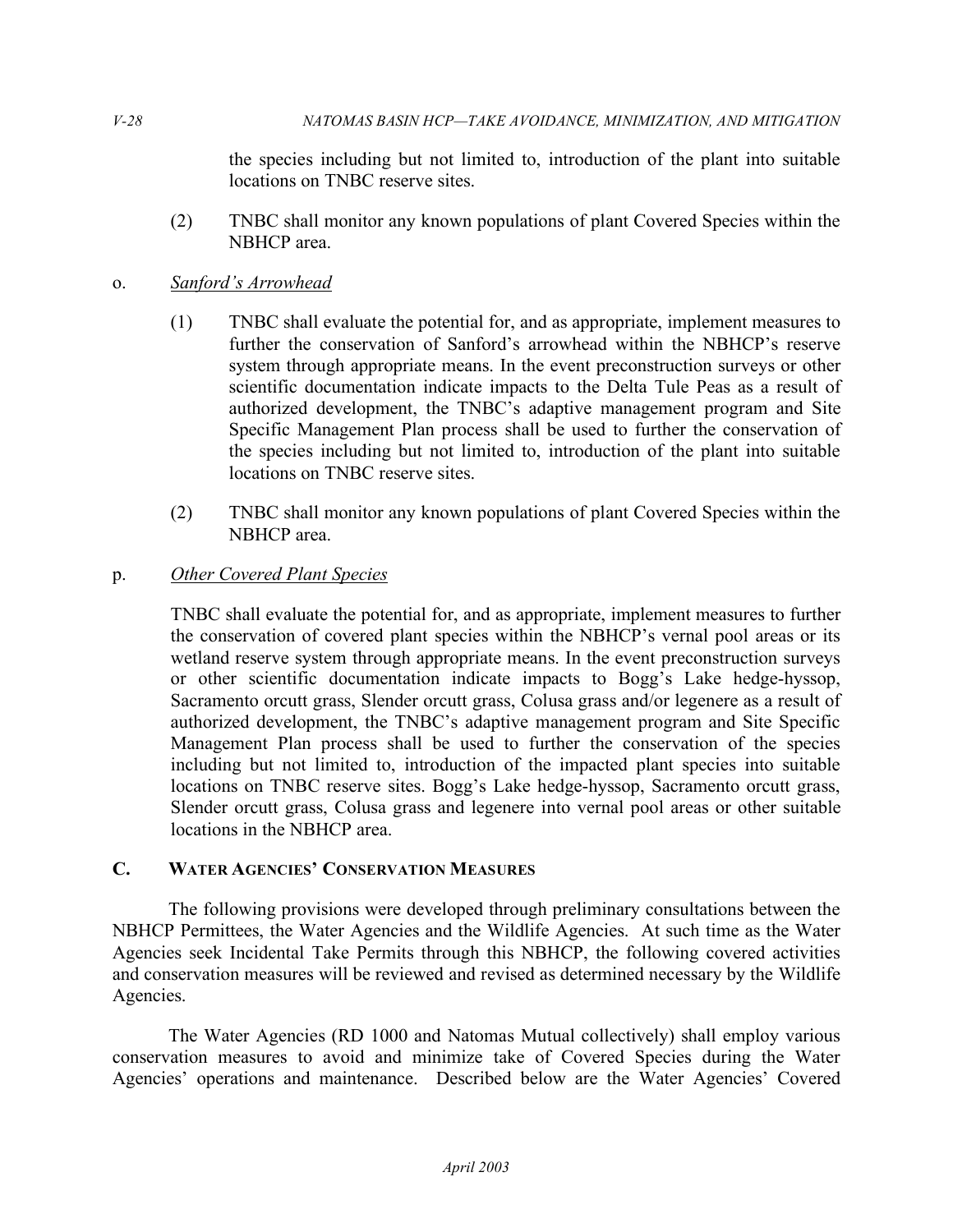Activities and specific measures to be employed by the Water Agencies to avoid, minimize and mitigate take of Covered Species.

### **1. Water Agencies' Covered Activities**

 The Water Agencies' respective Section 10(a)(I)(B) and Section 2081 permits shall provide incidental take coverage for the following Operations and Maintenance (O&M) activities undertaken by the Water Agencies or their authorized agents, as noted in Section I.N.2 and restated here:

- (1) De-silting
- (2) Excavation and re-sloping of ditches and channels
- (3) Deposition of ditch and canal spoils materials on adjacent property
- (4) Placement of fill material
- (5) Control of vegetation in and around canals, ditches, and drains by mowing and other measures to provide necessary operation and maintenance of canals as needed which would be presented to the Wildlife Agencies on a three year basis for review and approval.
- (6) Construction and improvement with no significant increase to the existing footprint, of flood control and water conveyance facilities, water ditches, canals, pumphouses or maintenance facilities, and other ancillary facilities that are owned or operated by RD 1000 or Natomas Mutual.

#### **2. Water Agencies' Facilities**

 The water conveyance systems of RD 1000 and Natomas Mutual consist of over 247 miles of ditches and canals that provide habitat for the giant garter snake and other Covered Species. The Water Agencies' existing water delivery and drainage system is depicted in Figure 3. One component of the conveyance system consists of a series of drains that are owned and maintained by RD 1000. RD 1000 is charged by California law to maintain its drainage in its service area. Another component of the conveyance system consists of irrigation canals that are owned, operated and maintained by Natomas Mutual a non-profit mutual company. In many areas of the Basin, however, Natomas Mutual utilizes portions of the RD 1000 system to convey surface water to its customers. Operation and maintenance of the existing water conveyance system in the Natomas Basin is critical for the Water Agencies to fulfill their obligations in their respective areas.

 Maintenance by the Water Agencies of the conveyance system in the Natomas Basin is, and has been, limited historically by practical considerations, including economic and physical constraints. Natomas Mutual is a non-profit company, and funding for RD 1000 comes from property owner assessments within RD 1000's service area. Staff at both agencies who are available for operations and maintenance are limited in number. As a practical matter, these constraints tend to prevent intensive maintenance of large portions of the water conveyance system in Natomas Basin during any given year. Thus while maintenance of canals, ditches and drains in the Natomas Basin is an important function for both RD 1000 and Natomas Mutual, intensive maintenance by the Water Agencies to maximize agricultural irrigation and flood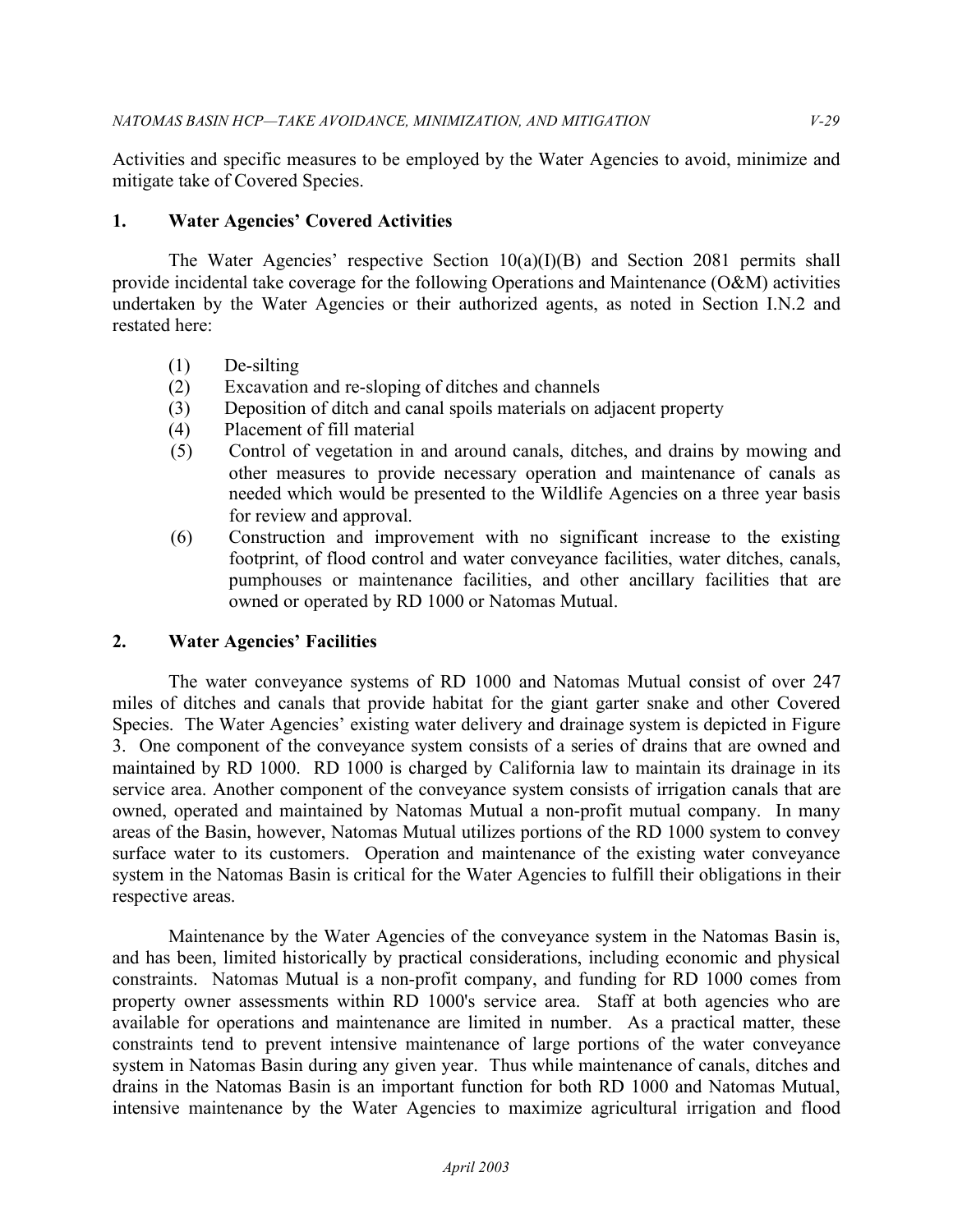control services throughout the Basin each year is not always feasible. In light of these constraints, the Water Agencies' primary operations and maintenance efforts during any given year focus on keeping the water conveyance systems functioning in a manner that ensures timely movement of irrigation water for agricultural purposes, and drainage of agricultural water and urban flows from lands within the Basin.

 Although operations will vary from year to year, RD 1000's and Natomas Mutual's operations and maintenance activities in prior years underscore the limited extent of such activities during any given year. For instance, in 1999, RD 1000 worked on a total of 26.5 miles of drains, canals, and channels, of which RD 1000 desilted 19 miles of the system, and resloped 11.5 miles. In 2000, RD 1000 worked on a total of 28.25 miles of drains, canals, and channels, which RD 1000 desilted 12.75 miles and resloped 14.5 miles. In both 1999 and 2000, RD. 1000 controlled weed growth on 75% of the drains with herbicide to control weed growth and mowed approximately 50% of the drains to a height of six inches or higher.

 Records maintained by Natomas Mutual regarding operations and maintenance activities during prior years underscore the same point. In 1999, for example, Natomas Mutual replaced service gates, replaced or repaired canal gates and weirs, repaired pumps, as well as excavated and resloped portions of fourteen canals and ditches. In addition, Natomas Mutual purchased a gasoline tank for the headquarters yard. Natomas Mutual also rebuilt 2.2 miles of canals, and cleaned or sloped 5.4 miles of canals, affecting less than 3% of the Natomas Basin ditch system operated by Natomas Mutual and RD1000. Finally, in any given year, Natomas Mutual generally limits its use of herbicides primarily to maintenance roads. (Note: use of herbicides, rodenticides and pesticides is not a Covered Activity of the Water Agencies for purposes of the NBHCP and related incidental take permits.) Although activities vary from year to year, the activities described above are typical of RD 1000's and Natomas Mutual's operation and maintenance activities.

 Minimizing and avoiding impacts associated with maintenance activities, to the extent feasible, is the continuing goal of the Water Agencies, as well as of the Plan itself. Current operations and maintenance activities by the Water Agencies are the result of previous efforts by various affected stakeholders to establish guidelines or "best management practices" ("BMPs") for water users in the Sacramento Valley. These efforts culminated in 1996, with the release of a report prepared by Sacramento Valley water users, USFWS, and CDFG entitled "Operation and Maintenance Guidelines for Sacramento Valley Water Users Having Verified Giant Garter Snake Populations" ("Guidelines Report"). The Guidelines Report describes BMPs to minimize the impacts of operating and maintaining water conveyance systems in the Sacramento Valley on giant garter snakes inhabiting these systems. RD 1000 and Natomas Mutual participated in the development of the BMPs in the Guidelines Report.

 In 1997, the Water Agencies proactively adopted the Guidelines Report BMPs as standard procedure for operations and maintenance activities within their respective service areas. The 1996 Guidelines Report BMPs have been adapted for purposes of the Plan. At such time as one or both of the Water Agencies seeks Incidental Take Permits through the NBHCP, the Water Agencies'operational guidelines and conservation measures described within this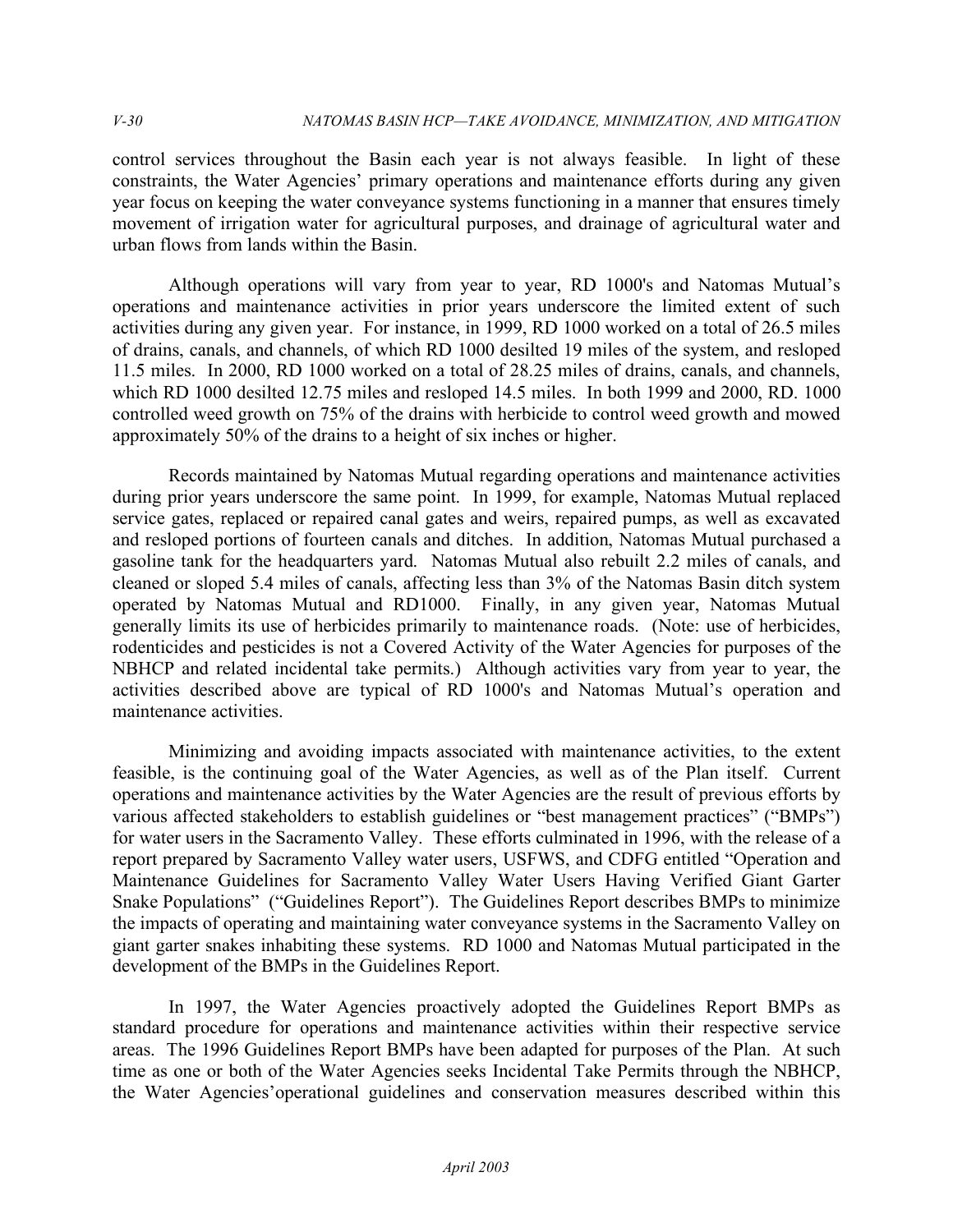NBHCP will be reviewed and modified as necessary prior to issuance of their respective Section l0(a)(1)(B) and Section 2081 permits. RD 1000, Natomas Mutual, USFWS, and CDFG recognize that the Water Agencies, in adhering to and implementing the BMPs and conservation measures described within a NBHCP, are obligated by statute to provide services in a manner consistent with public health, safety and welfare. Pursuant to that charge, in certain limited circumstances, particularly those involving flood-related events, RD 1000, Natomas Mutual, USFWS and CDFG recognize that public health and safety considerations may prevent compliance with the prescribed BMPs on a short-term, interim basis. Such temporary deviations are anticipated to have at most short term adverse impacts on the Covered Species.

## **3. Water Agencies' Conservation Measures for Giant Garter Snake**

 In addition to the Water Agencies' avoidance, minimization, and mitigation measures described herein and as modified prior to issuance of Incidental Take Permits, the Water Agencies shall comply with all other applicable Federal, State and local regulations that pertain to the proposed Covered Activities.

#### a. Conservation Objectives for the Giant Garter Snake

 The Plan's conservation objectives for giant garter snake and other Covered Species dependent on similar habitat are set forth in Section I.C.1. and TNBC Conservation Strategy for giant garter snake and other wetland associated species is discussed in Section IV.C.3. With respect to the Water Agencies specifically, these objectives are designed: (a) to ensure and maintain the long-term integrity of the Natomas Basin giant garter snake population and other Covered Species dependent on similar habitat; and (b) to avoid, minimize and mitigate impacts on the giant garter snake and other Covered Species caused by the Water Agencies' Covered Activities. Consistent with their respective  $10(a)(I)(B)$  and 2081 permits, the Water Agencies will, among other things, coordinate as appropriate with the other Permittees to achieve the biological goals and objectives of the Plan [Section I.C] for giant garter snake and other Covered Species dependent on similar habitat.

#### b. Canal and Ditch Maintenance

## (1) Location of Ditch and Canal Maintenance Operations

 RD 1000 and Natomas Mutual shall limit canal and ditch maintenance activities (activities involving excavation, desilting and/or resloping of channels) during any calendar year to not more than ten percent (10%) of the total miles of canals and ditches within each Water Agencies' respective service area. Where giant garter snakes are known to exist, the timing of these activities shall be restricted to after May 1 and before October 1 in any calendar year. Consistent with this limitation, re-sloping of canals and ditches by RD 1000, Natomas Mutual, and agents under the direct control and acting on behalf of the Water Agencies, within the Water Agencies' respective service areas, shall be restricted to one side of the canal or ditch during any calendar year, unless otherwise necessary to ensure adequate water conveyance.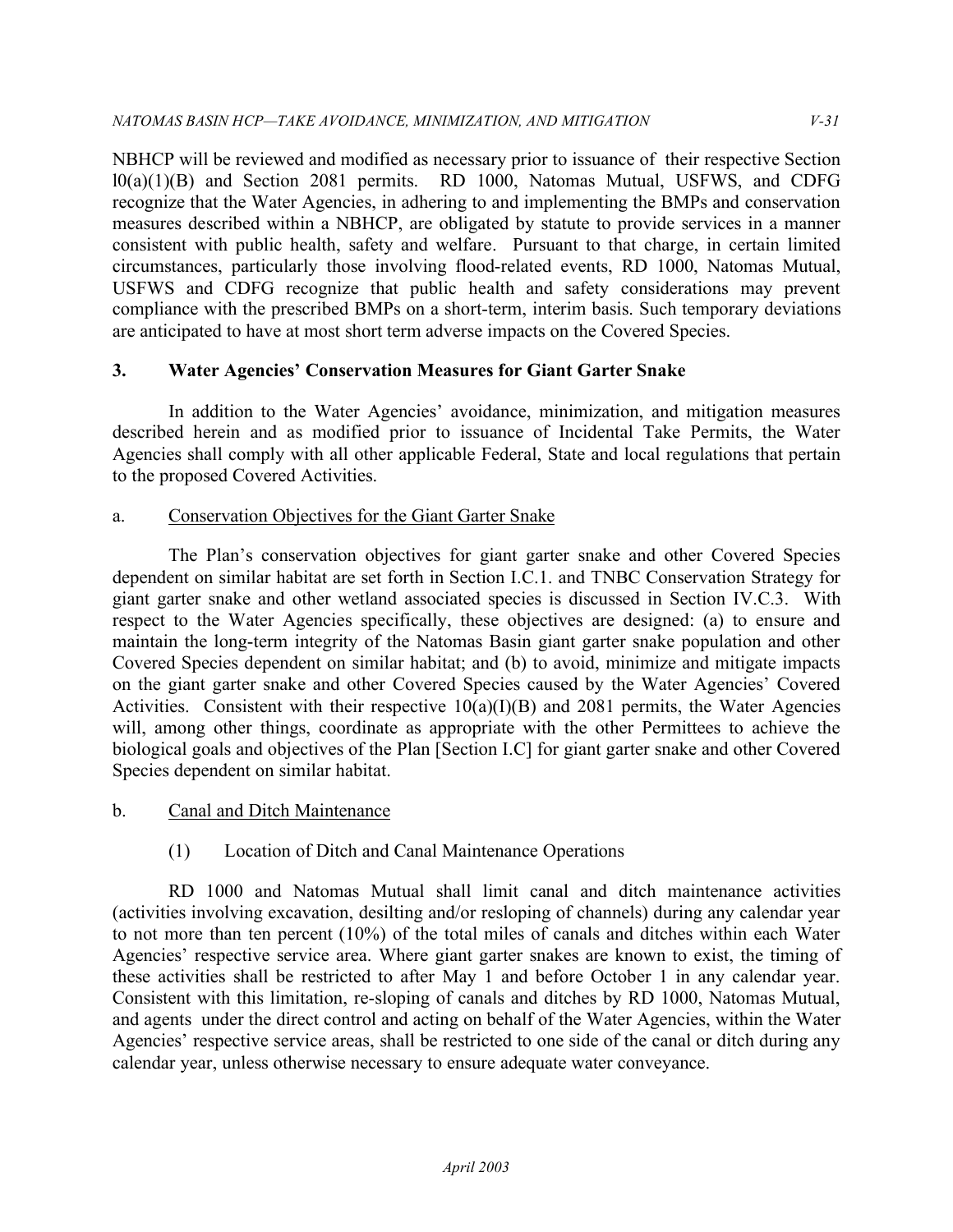(2) De-Watering and Filling of Ditches and Canals

 From May 1 to September 30 of any calendar year, before RD 1000, Natomas Mutual and agents acting on behalf of the Water Agencies, fill or caused to be filled any ditch or canal within the Water Agencies' respective service areas, the Water Agencies and agents under the direct control and acting on behalf of the Water Agencies, shall de-water or cause to be de- watered any existing canal or ditch prior to filling such canal or ditch with soil or other fill material. After de-watering any such canal or ditch, RD 1000, Natomas Mutual, and agents under the direct control and acting on behalf of the Water Agencies, and water users within the Water Agencies' respective service areas, shall wait a period of fifteen (15) days prior to filling such a de-watered canal or ditch.

(3) Vegetation Control

 The measures set forth below shall govern activities by RD 1000, Natomas Mutual, and agents acting on behalf of the Water Agencies, within the Water Agencies' respective service areas, to control vegetation in and on canals ditches and drains within existing service areas of RD 1000 and Natomas Mutual as shown in Figure 3. RD 1000, Natomas Mutual, USFWS and CDFG recognize that the vegetation control measures set forth below may be used separately or in combination by RD 1000, Natomas Mutual, and agents acting on behalf of the Water Agencies within the Water Agencies' respective service areas. Likewise, because RD 1000, Natomas Mutual, and agents acting on behalf of the Water Agencies, within the Water Agencies' respective service areas currently utilize many different types of vegetation control on canals, ditches and drains, the list of vegetation control measures set forth below is not intended to be exclusive.

(a) General Forage and Cover Preservation Strategies

 Best management practices as delineated below, for the nearly 250 miles of canals within the Basin will seek to preserve vegetative cover which will provide food and protection for a productive prey base. This prey base will disperse onto adjacent habitats where it will be available as Swainson's hawk forage and forage for other species.

(b) Mowing

 For any mowing activity by RD 1000, Natomas Mutual, and agents under the direct control and acting on behalf of the Water Agencies, within the Water Agencies' respective service areas to control terrestrial vegetative cover on top of, and inside, canal banks to the water line, the remaining vegetation shall be not less than 6 inches in height measured from the ground.

(c) Burning

 Burning by RD 1000, Natomas Mutual, and agents under the direct control and acting on behalf of the Water Agencies, within the Water Agencies' respective service areas to control vegetation on ditches and canals shall be conducted only between October 1 and April 30. Any such burning activities shall be subject to any and all laws regarding burning activities.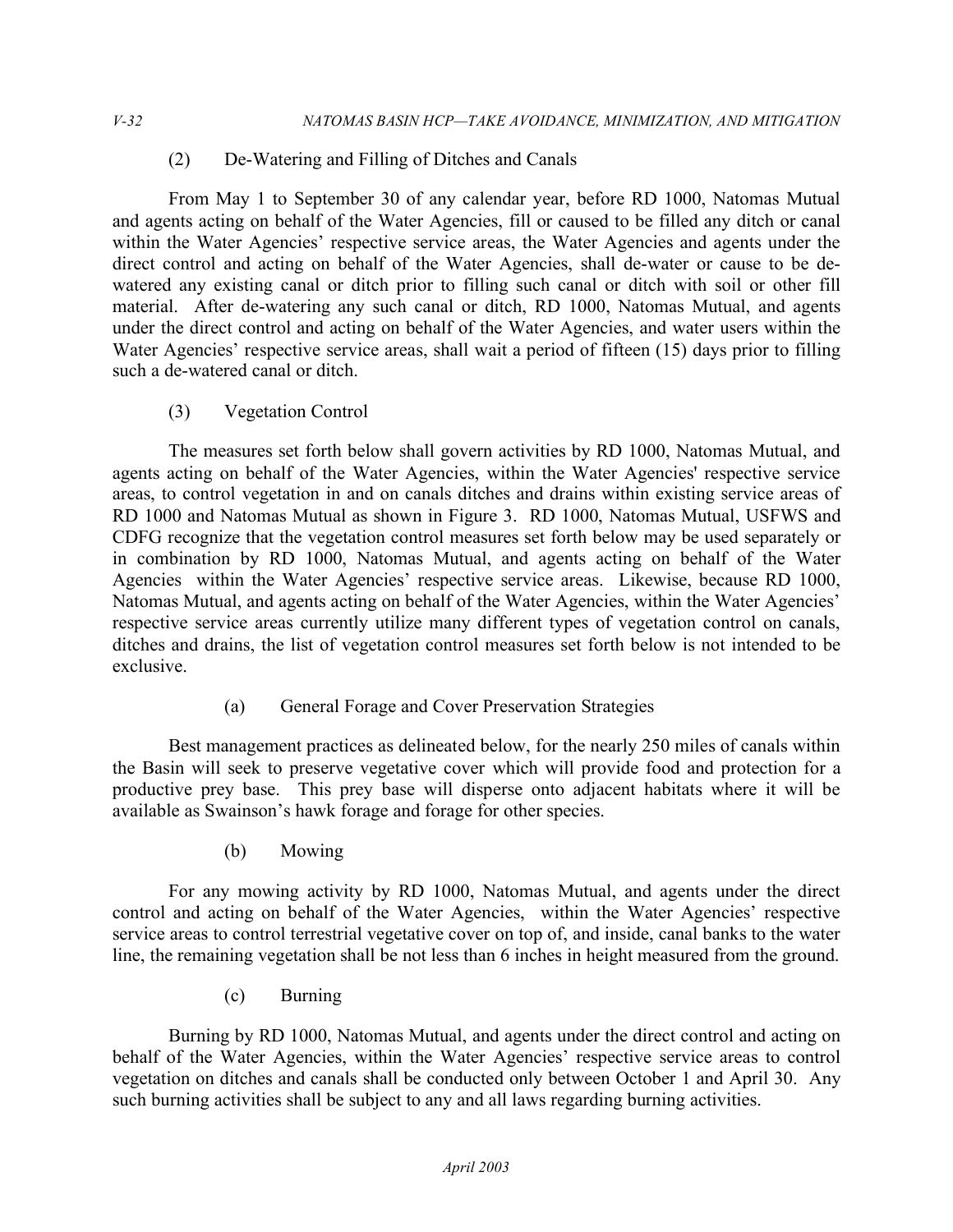#### (d) Detailed Management Plans

 Recognizing that management and maintenance activities to be conducted by RD 1000 and Natomas Mutual may be modified over time, the Water Agencies shall submit detailed Channel Management Plans for review and approval by the Wildlife Agencies. Such Management Plans shall address the control of vegetation in and around canals, ditches, and drains by mowing and other measures to provide necessary operation and maintenance of canals as. The Water Agencies' Management Plans shall be reviewed and approved by the Wildlife Agencies on a three year basis.

#### (e) Education Program

 RD 1000 and Natomas Mutual, with the assistance and cooperation of USFWS and CDFG, shall develop and implement a giant garter snake education and awareness program. The program shall be designed to educate RD 1000, Natomas Mutual, and agents under the direct control and acting on behalf of the Water Agencies within the Water Agencies' respective service areas regarding how best to avoid adverse impacts to the giant garter snake and its habitat that could result from canal and ditch maintenance activities, vegetation control, vehicle traffic, ditch and canal fill-in procedures, emergency operations, and chemical applications for rodent control. With the participation of USFWS and CDFG, training shall also include information on the recognition of and the basic life history requirements or critical habitat criteria for the Covered Species. The education program shall also address other aquatic and upland associated Covered Species and their habitats including but not limited to information on how to distinguish burrowing owl versus rodent dens and avoidance measures for brooding, nesting and fledgling periods for bird species which utilize emergent aquatic vegetation. The education program shall be incorporated into new employee training programs and provided annually to regular operations and maintenance staff. RD 1000 and Natomas Mutual, with the cooperation of USFWS and CDFG, shall use their best efforts to implement the education program required by this section.

### (f) Traffic

 RD 1000, Natomas Mutual, and agents under the direct control and acting on behalf of the Water Agencies, within the Water Agencies' respective service areas, shall minimize unauthorized traffic on canal and ditch bank roads through gate closures. RD 1000 and Natomas Mutual shall encourage water users within their respective service areas to minimize unauthorized use of canal and ditch bank roads.

(4) Erosion Control

 No plastic, monofilament, jute, or similar erosion control matting that could entangle snakes will be placed on a project site when working within 200 feet of snake aquatic or rice habitat. Possible substitutions include coconut coir matting, tactified hydroseeding compounds, or other material approved by the Wildlife Agencies.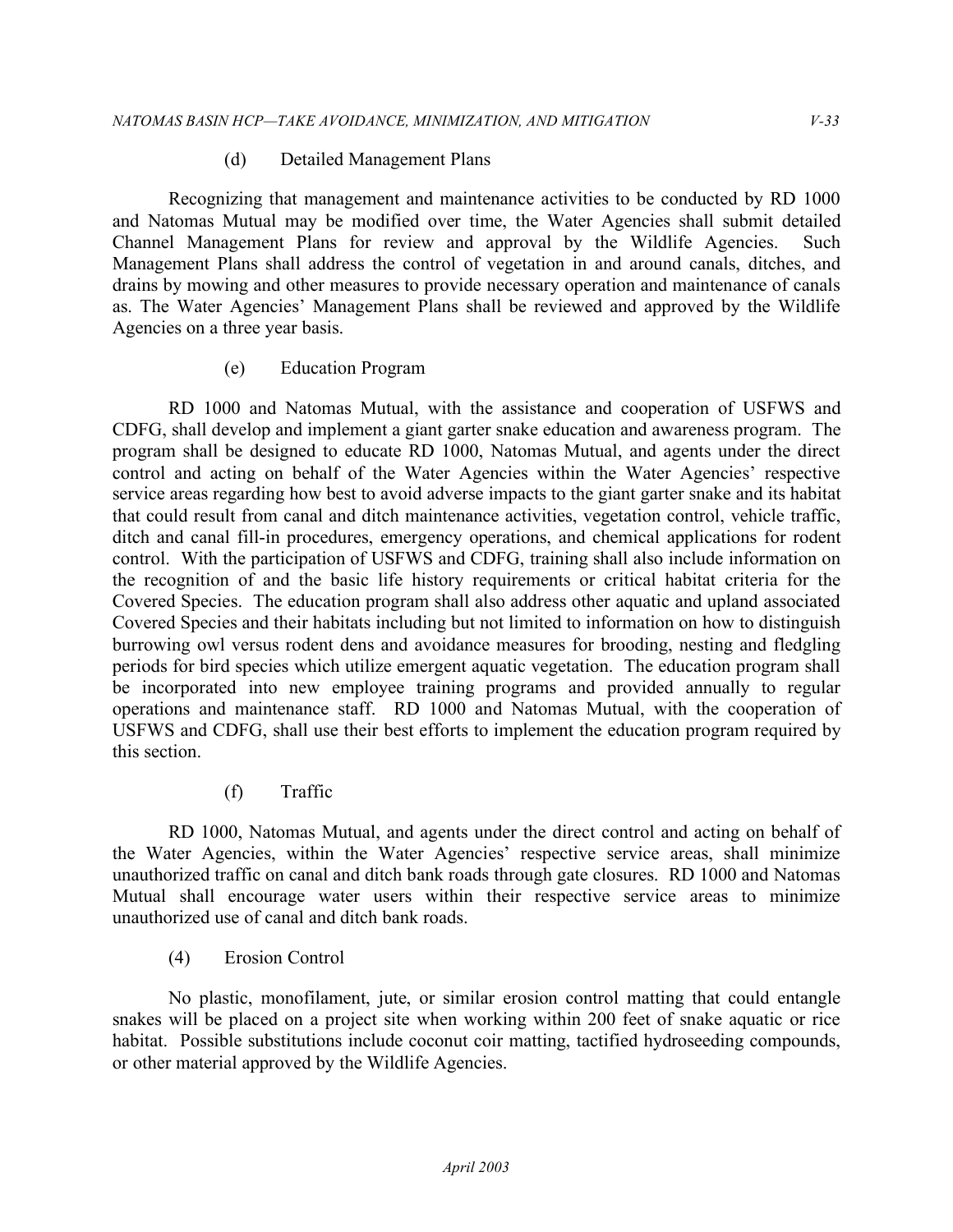### c. Emergency Operations

 As noted above, RD 1000 and Natomas Mutual are obligated by statute to provide services within their respective service areas in a manner consistent with public health, safety and welfare. Accordingly, during an emergency, as defined below, public health and safety considerations may supersede compliance with the conservation measures set forth above. Such an emergency, in turn, may require alternative canal management practices by RD 1000, Natomas Mutual, and agents under the direct control and acting on behalf of the Water Agencies, within the Water Agencies' respective service areas, that are different, and/or more extensive, than those set forth above. For purposes of the Water Agencies' respective Permits, activities by RD 1000, Natomas Mutual, and agents under the direct control and acting on behalf of the Water Agencies, within the Water Agencies' respective service areas during an emergency shall be deemed "emergency operations."

 For purposes of the Plan, and the Water Agencies' respective Permits, emergency operations by RD 1000, Natomas Mutual, and agents under the direct control and acting on behalf of the Water Agencies, within the Water Agencies' respective service areas, shall constitute a Covered Activity under the Plan and take associated with such emergency operations shall be authorized as follows:

(1) Declaration and Notice of Emergency

 Emergency operations by RD 1000, Natomas Mutual, and agents under the direct control and acting on behalf of the Water Agencies within the Water Agencies' respective service areas, shall be authorized only where RD 1000 or Natomas Mutual declare the existence of, and notify USFWS and CDFG of, an emergency. RD 1000 or Natomas Mutual shall notify the USFWS and CDFG of an emergency requiring emergency operations as soon as possible, but no later than five (5) business days after RD 1000 or Natomas Mutual declare the existence of an emergency.

(2) Emergency Defined

 An emergency shall mean a sudden, unexpected occurrence, involving a clear and imminent danger, demanding immediate action to prevent or mitigate loss of, or damage to, life, health, or property (including but not limited to crops), or essential public services. An emergency shall not include long-term projects undertaken by RD 1000, Natomas Mutual, agents under the direct control and acting on behalf of the Water Agencies, within the Water Agencies' respective service areas, for the purpose of preventing or mitigating a situation that has a low probability of occurrence in the short-term.

(3) Emergency Operations Defined

 Emergency operations activities by RD 1000, Natomas Mutual, agents under the direct control and acting on behalf of the Water Agencies, within the Water Agencies' respective service areas, shall mean and shall be limited to activities and repairs to water conveyance facilities owned by RD 1000 or Natomas Mutual depicted in Figure 3 that are necessary in the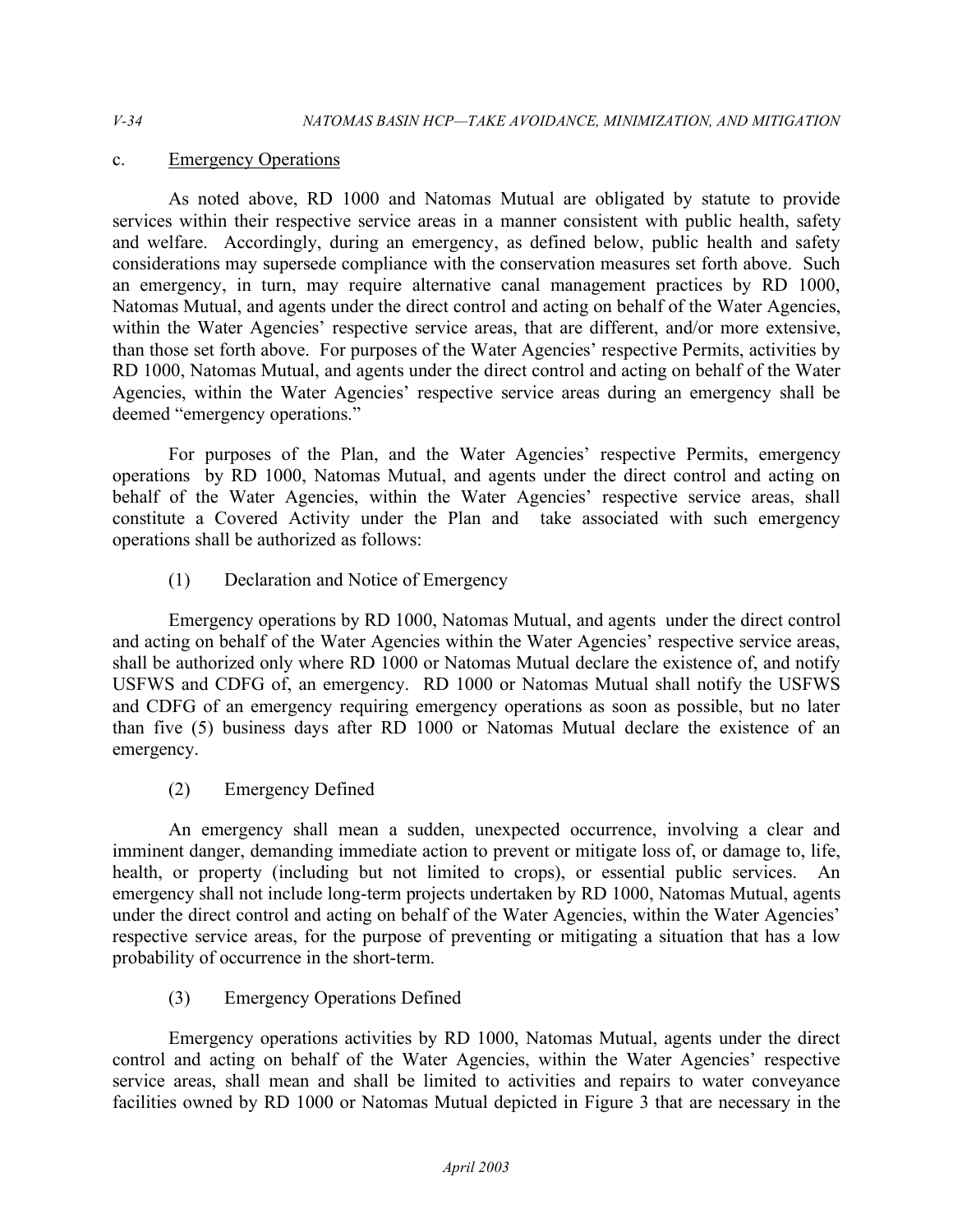short-term to restore or maintain services essential to the public health, safety or welfare within the Water Agencies' respective service areas, and to the prevention or mitigation of loss of, or damage to, life, health, property (including crops) or essential public services. This definition includes all post-flood repairs necessary to achieve pre-flood service levels.

## (4) Duration of Emergency Requiring Emergency Operations

 Emergency operations activities by RD 1000, Natomas Mutual, agents under the direct control and acting on behalf of the Water Agencies, within the Water Agencies' respective service areas, shall only be authorized as long as the emergency requiring the need for such activities persists. The duration or continued existence of an emergency requiring emergency operations by RD 1000, Natomas Mutual, agents under the direct control and acting on behalf of the Water Agencies, and water users within the Water Agencies' respective service areas, shall be determined by the party declaring the existence of an emergency.

(5) Emergency Operations and Avoidance and Minimization of Adverse Impacts

 RD 1000, Natomas Mutual, agents acting on behalf of the Water Agencies, within the Water Agencies' respective service areas, shall devise and implement emergency operations activities to avoid or minimize adverse impacts to giant garter snake and other Covered Species to the extent, and at the time, feasible.

(6) Notice and Commencement of Emergency Operations

 RD 1000 and Natomas Mutual shall notify USFWS and CDFG of the commencement of emergency operations within five (5) business days of the commencement of such activities. Such notification shall include a description of the emergency activities or repair work and an estimate of how long the emergency and activities and repair work responding to such emergency are expected to last. RD 1000 and Natomas Mutual shall notify USFWS and CDFG within five  $(5)$  business days when the emergency is over.

# **4. Reporting Requirements for Covered Activities**

 RD 1000 and Natomas Mutual shall provide to TNBC at the beginning of each calendar year all the following information: (1) a summary of Covered Activities conducted in the previous year; (2) deviations from the measures described above, if any, and the reasons for such deviations; (3) an annual summary accounting of the taking of any individual giant garter snakes or other Covered Species, if known, resulting from Covered Activities by RD 1000 or Natomas Mutual during the previous year; and (4) any other information deemed relevant by the Water Agencies. RD 1000 and Natomas Mutual shall also submit copies of their respective annual reports to the USFWS and CDFG.

## **5. Covered Activities and Adaptive Management**

For purposes of the Plan, and the Water Agencies respective Section  $10(a)(1)(B)$  and Section 2081 permits, RD 1000, Natomas Mutual, USFWS and CDFG recognize that the